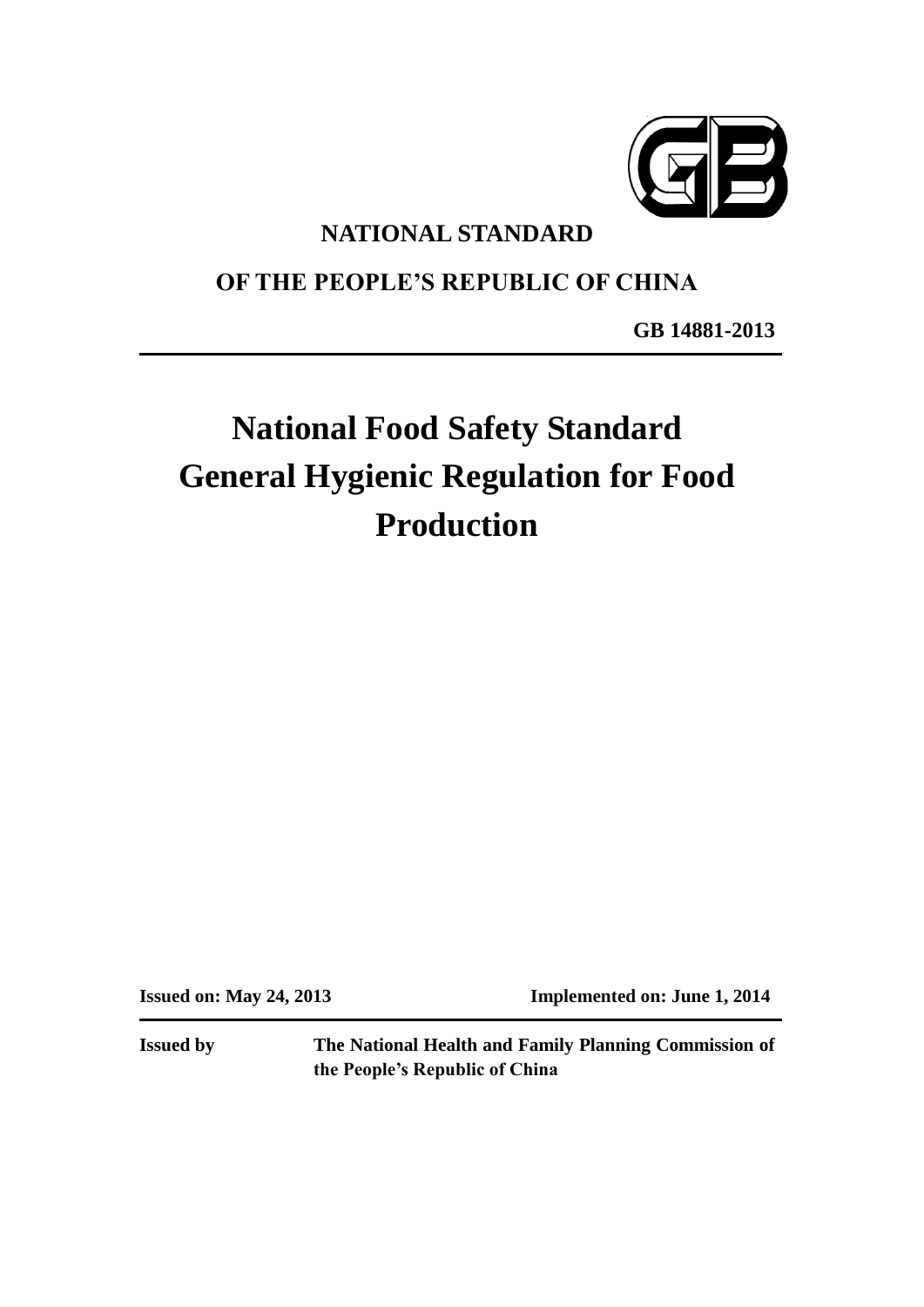## **Foreword**

This Standard replaces the General Hygiene Regulations for Food Enterprises (GB14881-1994). This standard modifies the GB14881-1994 in the following aspects:

--Changes name of the standard;

--Modifies structure of the standard;

--Adds terms and definitions;

--Emphasizes food safety control requirements in the entire food production process, namely raw material purchase, processing, product storage and transportation; it also lists major control measures for biological, chemical and physical contaminations;

--Modifies sections related to production equipment; the standard sets requirements on layout, materials and design of the production equipment from the perspective of preventing biological, chemical and physical contaminations;

--Adds relevant requirements for the procurement, inspection and acceptance, transportation and storage of raw materials;

--Adds specific requirements on product traceability and recall;

--Adds requirements on record keeping and document management;

--Adds Appendix A: "Guide of Monitoring Procedure for Microorganism in the Food Production Environment".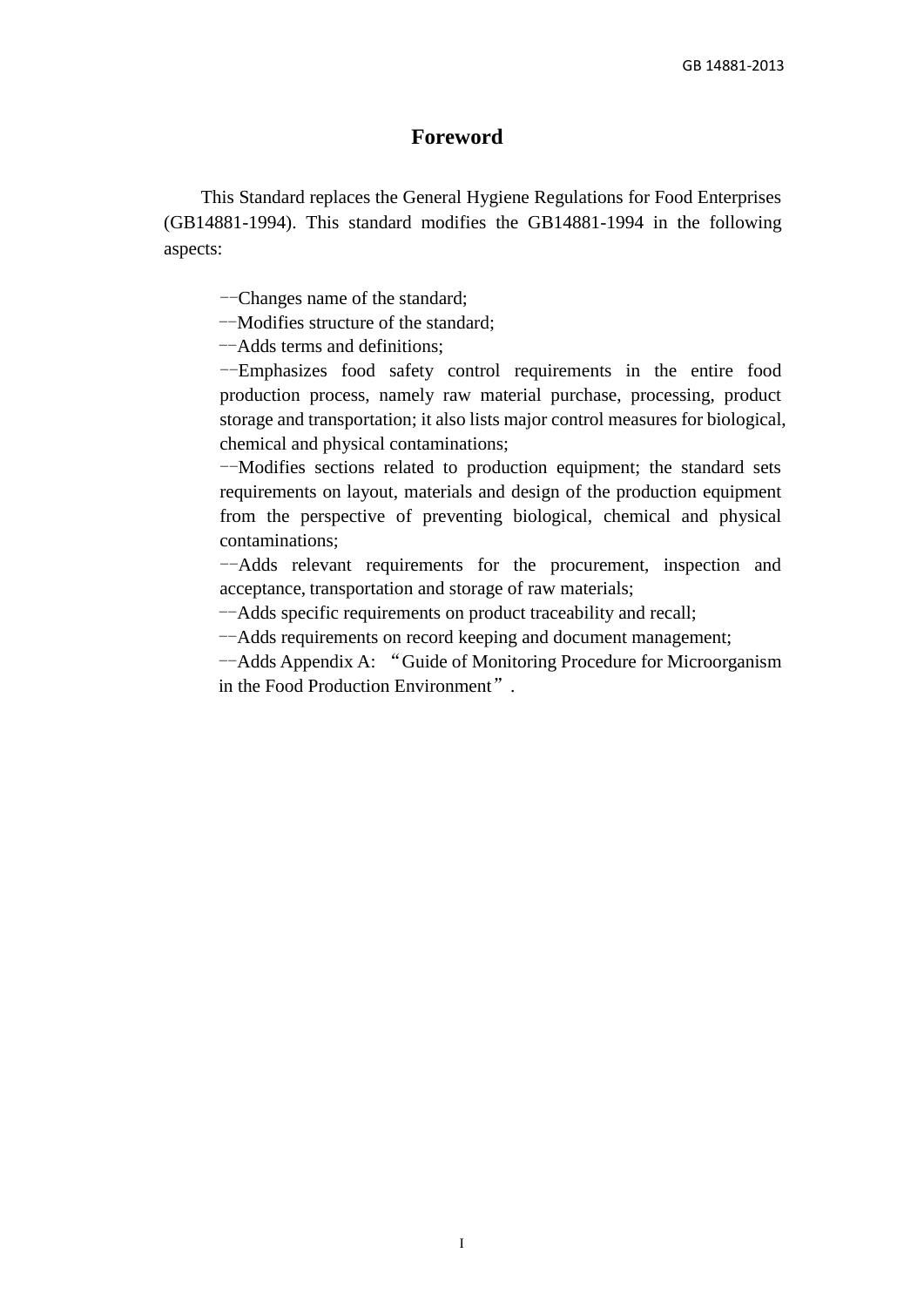# **National Food Safety Standard General Hygienic Regulation for Food Production**

## **1 Scope**

This standard specifies basic requirements and management rules for locations, facilities and personnel of material purchasing, processing, packaging, storage and transportation in the process of food production.

This standard is applicable to production of various kinds of food; if it's necessary to develop a special hygienic regulation for a certain kind of food production, this standard shall be taken as a basis.

## **2 Terms and Definitions**

## **2.1 Contamination**

Process of biological, chemical and physical contamination factors transferred in the process of food production.

#### **2.2 Insect pest**

Adverse effect caused by creatures such as insect, bird or rodent including fly, cockroach, sparrow and rat.

#### **2.3 Food processing personnel**

Operation personnel directly contacting packaged or unpackaged food, food equipment and instrument and food contact surface.

#### **2.4 Contact surface**

Contactable surface of equipment, tools and instruments or human body.

#### **2.5 Separation**

Articles, facilities and areas are separated by leaving a certain space between one another instead of arranging physical blockage.

## **2.6 Partition**

Articles, facilities and areas are separated by arranging physical blockage such as wall, hygienic barrier, shade or independent room.

#### **2.7 Food processing location**

Building and site for food processing and other buildings, sites and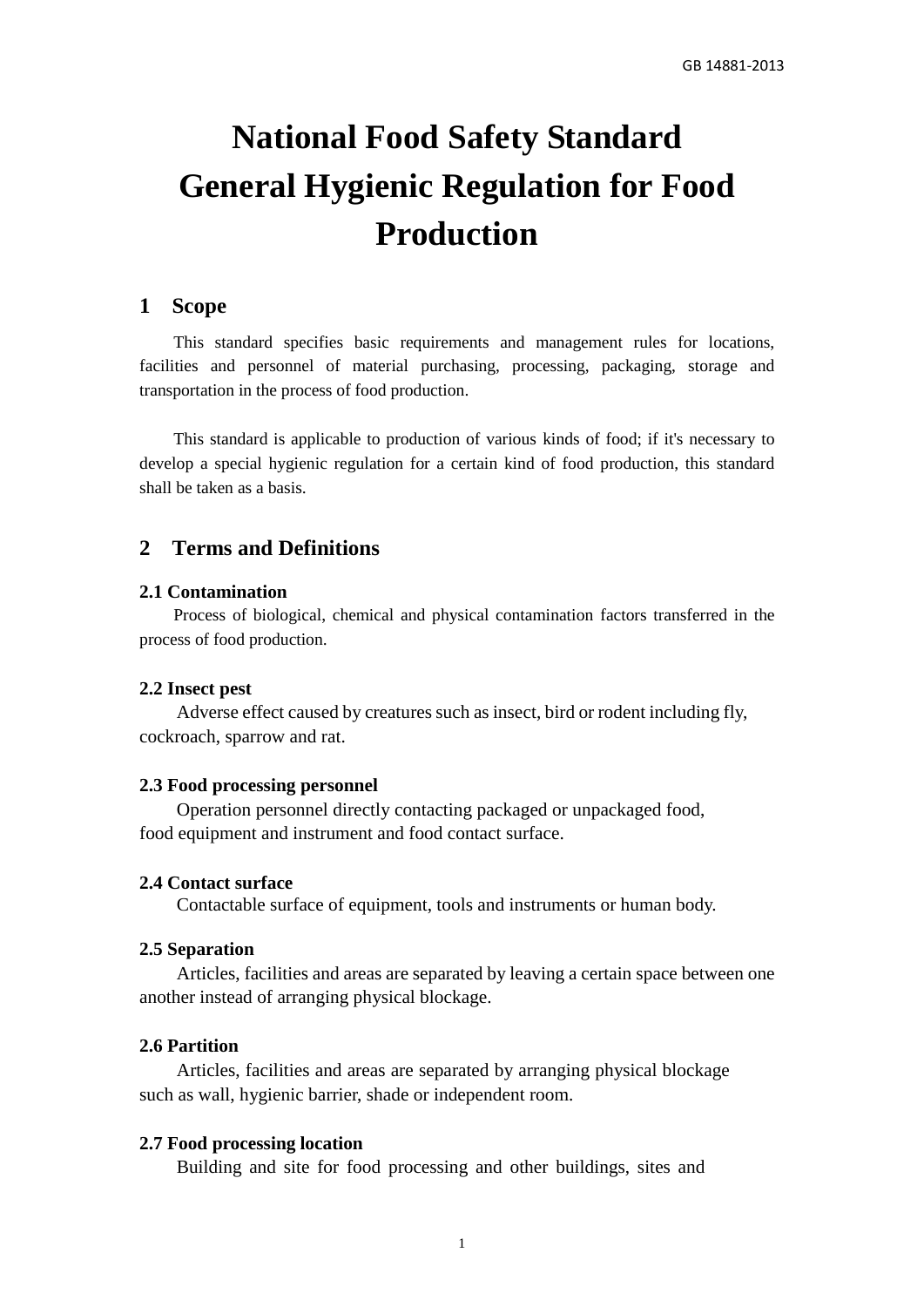surrounding environment managed in the same way.

## **2.8 Monitoring**

Observation or determination carried out according to the preset way and parameter to evaluate whether the controlling unit is under the controlled state.

#### **2.9 Work clothes**

Specialized clothes equipped to reduce the contamination risk of food processing personnel on food according to the requirements of different production areas.

## **3 Site Selection and Plant Surroundings**

## **3.1 Site selection**

**3.1.1** For the plant, areas which have large contamination on food shall not be selected. If a place has obviously adverse effect which can't be improved by taking measures on food safety and food edibility, the plant shall not be built in the place.

**3.1.2** For the plant, sites where hazardous waste, dust, harmful gas, radioactive substance and other diffusive contaminants can't be eliminated effectively shall not be selected.

**3.1.3** For the plant, regions where flood disaster can easily occur should not be selected; if it's difficult to keep away, necessary precaution measures shall be designed.

**3.1.4** There should not be potential locations with a large number of insect pest breeding around the plant; if it's difficult to keep away, necessary precaution measures shall be designed.

#### **3.2 Plant surroundings**

**3.2.1** Potential contamination risk of the surroundings to food production shall be considered and appropriate measures shall be taken to reduce it to the minimum level.

**3.2.2** The plant shall be arranged reasonably; each functional area shall be obviously divided with appropriate separation or partition measures to prevent cross contamination.

**3.2.3** For the road in the plant, concrete, tar or other hard materials shall be paved; necessary measures shall be taken for vacant land, for example, cement, floor tile or lawn shall be paved to maintain clean surrounding and prevent raising dust and accumulating water under normal weather.

**3.2.4** Plant greening shall be kept a proper distance from the production workshop, and vegetation shall be maintained periodically to prevent insect pest from breeding.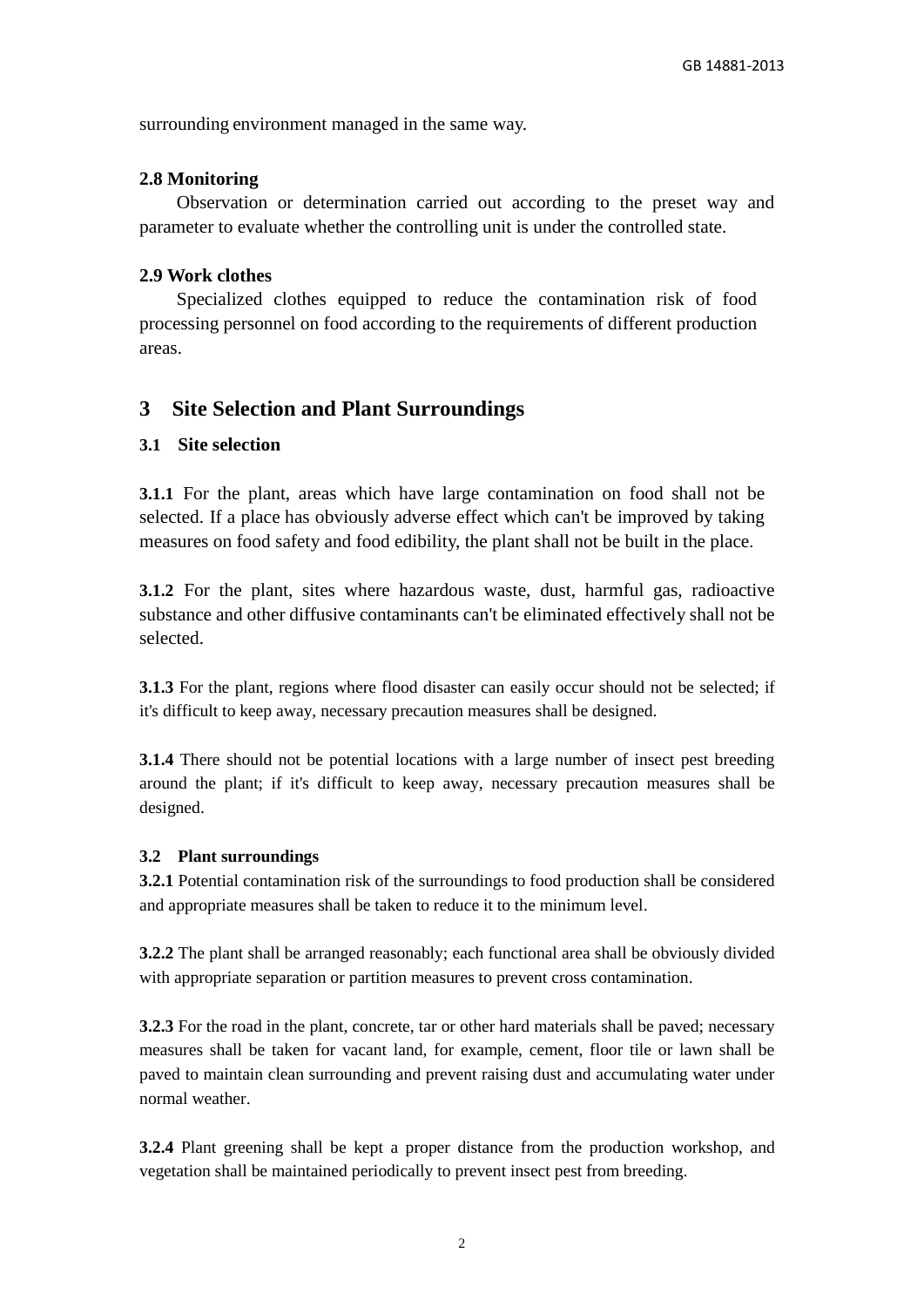**3.2.5** The plant shall be provided with proper drainage system.

**3.2.6** Living area such as dormitory, canteen or recreation facilities of employees shall be kept a proper distance or partitioned from the production areas.

## **4 Plant and Workshop**

#### **4.1 Design and layout**

**4.1.1** Internal design and layout of plant and workshop shall meet the operation requirement of the food hygiene to avoid cross contamination during food production.

**4.1.1** Design of plant and workshop shall be arranged reasonably according to production process to prevent and reduce the risk of contamination on products.

**4.1.3** 4.1.3Operating areas in the plant and workshop shall be divided reasonably according to product characteristics, production process, production characteristics and the requirements of cleanliness in production process and shall be effectively separated or partitioned. For example: operating areas are generally divided into clean operating area, quasi-clean operating area and general operating area; or clean operating area and general operating area, etc. General operating area shall be partitioned from other operating areas.

**4.1.4** Inspection rooms shall be partitioned from the production area.

**4.1.5** Area and space of the plant shall be corresponding to the productivity to be convenient for equipment arrangement, cleaning and disinfection, material storage and personnel operation.

#### **4.2 Internal structure and materials of the building**

#### **4.2.1** Internal structure

The building's internal structure shall be easy for maintenance, cleaning or disinfection and shall be constructed with appropriate durable materials.

## **4.2.2** Ceiling

**4.2.2.1** Ceiling shall be constructed with nontoxic, odorless materials corresponding to the production demand and easy for observing cleaning condition; if coatings are directly coated on the inner-layer of the roof as ceiling, nontoxic, odorless and mold-proof coatings difficult for shedding and easy for cleaning shall be used.

**4.2.2.2** Ceiling shall be easy for cleaning and disinfection, and difficult for condensed water to vertically drip in the structure to prevent insect pest and mold from breeding.

**4.2.2.3** Pipelines of accessories for steam, water and electricity shall not be arranged above the exposed food; if it's unavoidable, device or measure to prevent dust from scattering and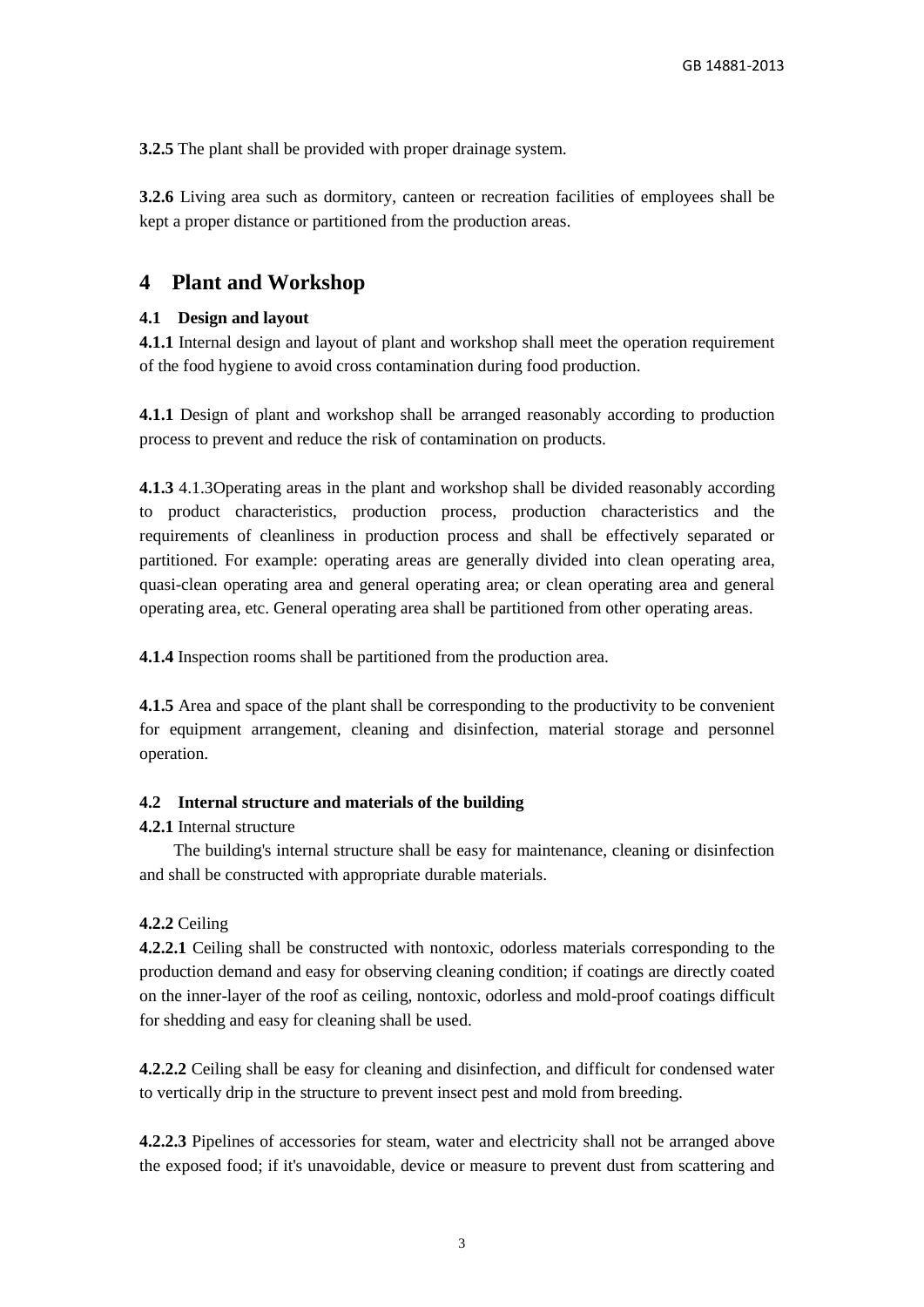water drop from dripping shall be provided.

## **4.2.3** Wall

**4.2.3.1** Wall surface and partition shall be constructed with nontoxic, odorless and anti-seepage materials; wall surface within the range of operation height shall be smooth, difficult for accumulating dirt and easy for cleaning; if coatings are used, they shall be nontoxic, odorless, mold- proof, difficult for shedding and easy for cleaning.

**4.2.3.2** Wall, partition and ground junctions shall be reasonable in structure, easy for cleaning and effectively avoid the accumulation of dirt such as the arrangement of smooth and accessible surfaces.

## **4.2.4** Doors and windows

**4.2.4.1** Doors and windows shall be closed tightly. Door surface shall be smooth, adsorption-proof, anti-seepage and easy for cleaning and disinfection. They shall be made of water proof, solid, and non-deformable materials.

**4.2.4.2** Doors of clean operating area, quasi-cleaning operation area and other areas shall be able to timely be shut down.

**4.2.4.3** Window glass shall be made of shatter-resistant materials. If simple glass is used, necessary measures shall be taken to prevent contamination on materials, packaging materials and food after glass breakage.

**4.2.4.4** If windows are arranged with sills, their structure shall be able to avoid dust accumulation and be easy for cleaning. Windows able to open shall be equipped with insect pest prevention window screen easy for cleaning.

## **4.2.5** Ground

**4.2.5.1** Ground shall be made of nontoxic, odorless, anti-seepage and corrosion-resistant materials.The ground structure shall be conducive to sewage discharge and cleaning.

**4.2.5.2** Ground shall be flat, anti-skid, crack-free and easy for cleaning and disinfection and shall be provided with appropriate measures to prevent water accumulation.

## **5 Facilities and Equipment**

## **5.1 Facilities**

**5.1.1** Water supply facilities

**5.1.1.1** Water supply facilities shall ensure that the water quality, water pressure and water amount meet the production requirements.

**5.1.1.2** The quality of food processing water shall meet the requirements of GB 5749. For food with special requirements of processing water quality, corresponding requirements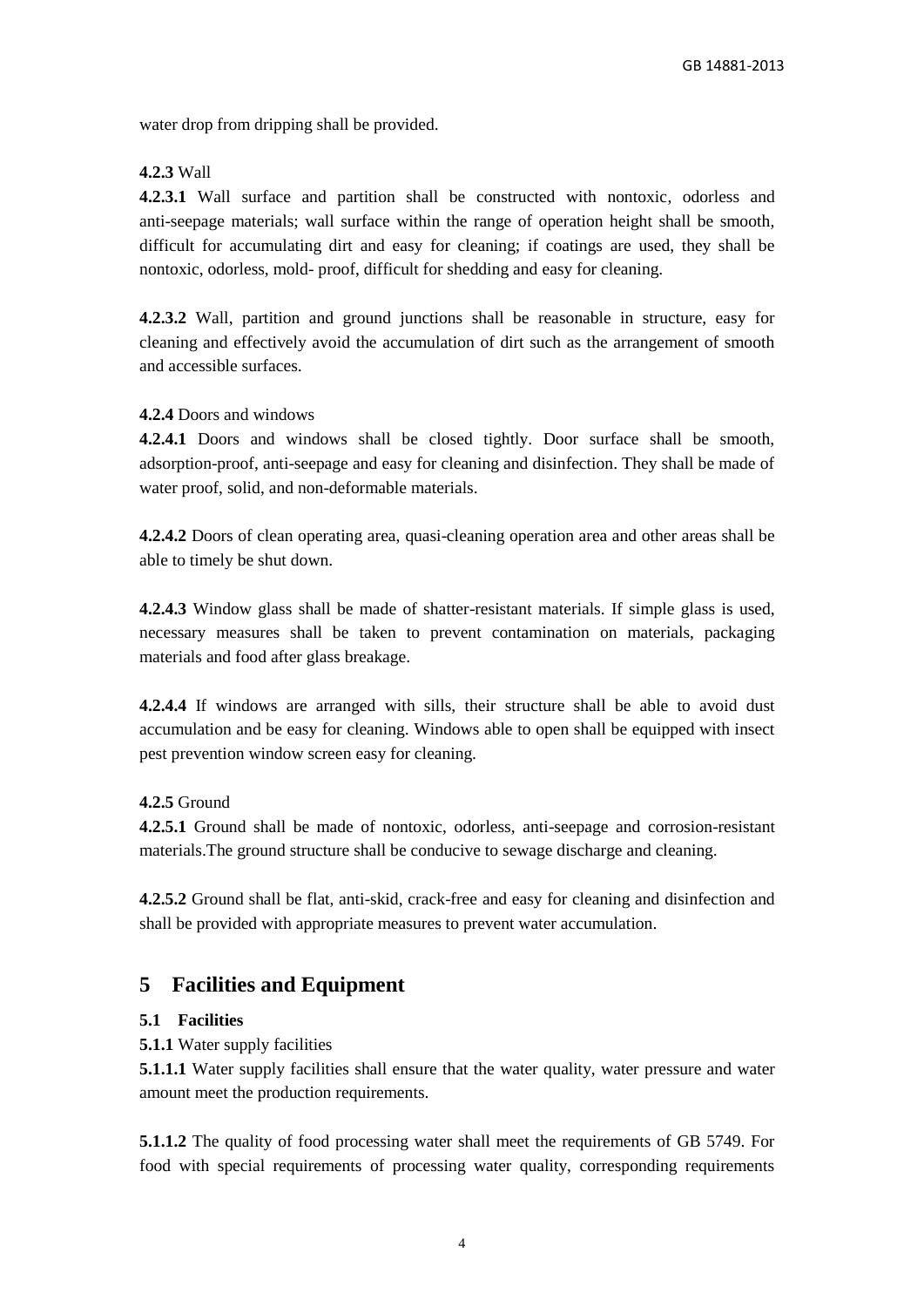shall be met. The quality of food production water such as indirect cooling water and boiler water shall meet the production requirements.

**5.1.1.3** Food processing water and other water such as indirect cooling water, sewage or waste water without contacting with food shall be transported with completely separated pipelines to avoid cross contamination. Each pipeline system shall be marked explicitly for distinction.

**5.1.1.4** Self-provided water source and water supply facilities shall meet the relevant requirements. Products used in water supply facilities involving hygienic security of drinking water shall also meet the relevant national requirements.

#### **5.1.2** Drainage facilities

**5.1.2.1** Drainage system shall be designed and constructed to ensure unblocked drainage and convenient cleaning and maintenance; it shall adapt to the need of food production and ensure that food, production and clean water be free from contamination.

**5.1.2.2** The inlet of drainage system shall be installed with a device such as a floor drain with water seal to prevent solid waste from entering and discharged air from escaping.

**5.1.2.3** Outlet of drainage system shall be provided with appropriate measures in order to reduce the risk of insect attack.

**5.1.2.4** Indoor drainage shall flow from areas with high cleanliness to those with low cleanliness, and shall be designed to prevent backflow.

**5.1.2.5** Sewage shall be disposed by proper ways before discharge to meet the relevant national requirements about sewage discharge.

#### **5.1.3** Cleaning and disinfection facilities

Sufficient specialized cleaning facilities for food, tools and instruments and equipment shall be provided; where necessary, appropriate disinfection facilities shall be provided. Measures shall be taken to avoid cross contamination brought by tools and instruments for cleaning and disinfection.

#### **5.1.4** Waste storage facilities

Specialized facilities for storing waste which are reasonably designed, anti-seepage and easy for cleaning shall be provided; facilities and containers for storing waste in the workshop shall be marked clearly. Where necessary, facilities for storing waste temporarily shall be arranged in proper site and waste shall be stored in classes according to characteristics.

#### **5.1.5** Personal hygienic facilities

**5.1.5.1** Changing room shall be arranged at the entrance of production location or production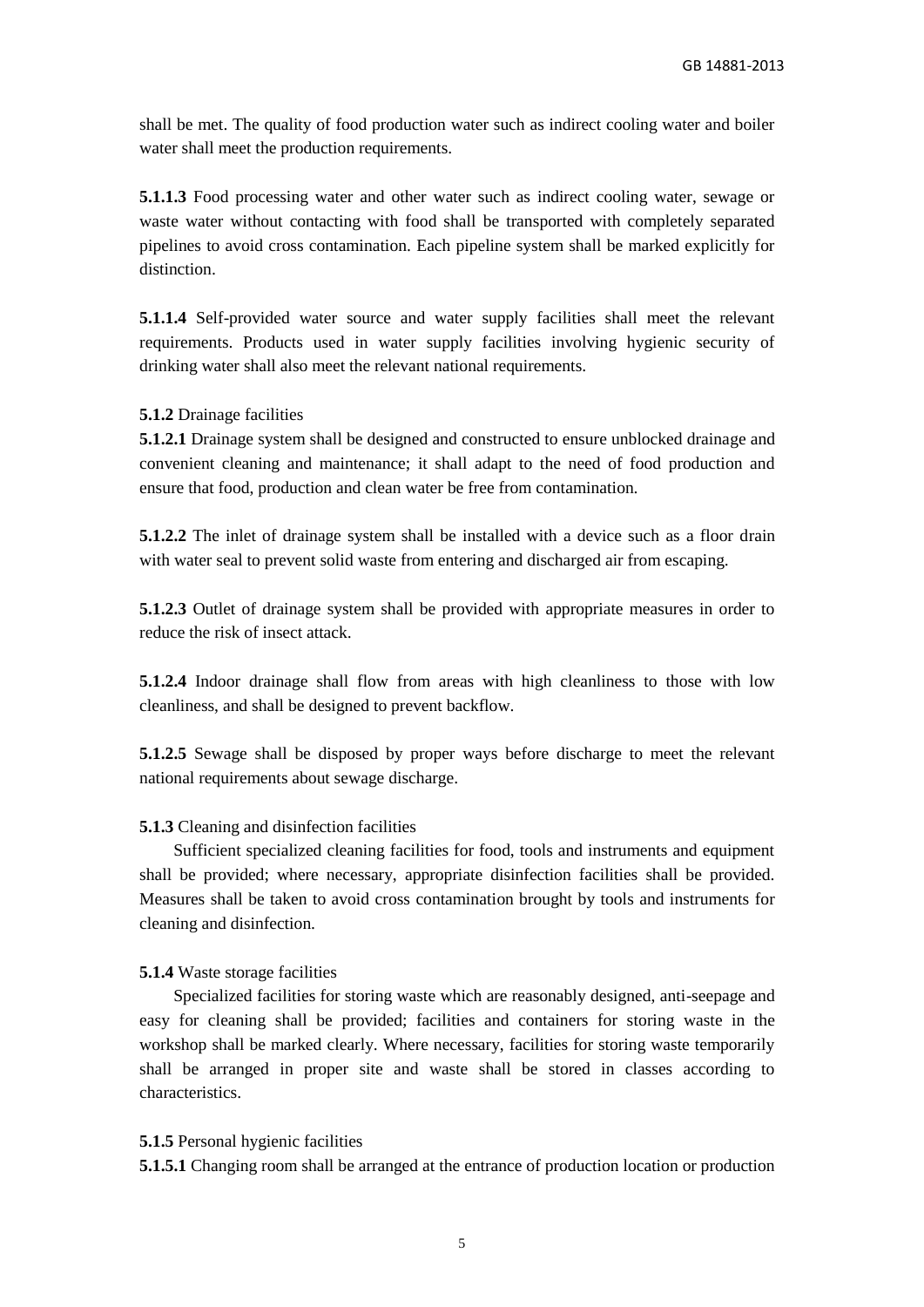workshop; where necessary, changing room may be arranged at the entrance of the specific operating area as needed. The changing room shall be designed to ensure that work clothes, personal clothes and other articles be kept apart.

**5.1.5.2** Facilities for changing shoes (putting on shoe covers) or disinfection facilities for work shoes or boots shall be arranged as needed at the entrance and necessary place of the production workshop. If disinfection facilities for work shoes or boots are arranged, their specification and size shall meet the requirements of disinfection.

**5.1.5.3** Restroom shall be arranged as needed; its structure, facilities and internal materials shall be easy to keep clean; facilities for washing hand shall be arranged at proper place in the rest room. The restroom shall not be directly open to areas for food production, packaging or storage.

**5.1.5.4** Facilities for washing and drying hand and disinfection shall be arranged at the entrance of clean operating area; if necessary, facilities for washing hand and (or) disinfection shall be added in the operating area; for the faucets matched with disinfection facilities, their switches shall be non- manual.

**5.1.5.5** Quantity of the faucets for hand washing facilities shall be proportionate to the quantity of food processing personnel of the same shift; where necessary, mixer of cold and hot water shall be arranged. Wash basins shall be made of smooth, water-proof and easy-to-clean materials and shall be designed and constructed to be easy for cleaning and disinfection. Simple and clear hand washing method shall be marked at visible position adjacent to hand washing facilities.

**5.1.5.6** According to the cleanliness of food processing personnel, where necessary, facilities such as air shower and shower room may be arranged.

## **5.1.6** Ventilation facilities

**5.1.6.1** Appropriate natural ventilation or artificial ventilation measures shall be taken; where necessary, natural ventilation or mechanical facilities shall be used to effectively control temperature and humidity of production environment. For ventilation facilities, air shall not flow from operating areas with low requirements on cleanliness to those with high requirements on cleanliness.

**5.1.6.2** Air inlet position shall be arranged reasonably, and contamination source such as air inlet, air outlet and device for storing outdoor garbage shall be kept an appropriate distance and angle. Air inlet and outlet shall be equipped with facilities such as mesh enclosure to prevent insect pest from intruding. Ventilation facilities shall be easy for cleaning, maintenance or replacement.

**5.1.6.3** If filtration and purification treatment for air is needed in the production process, air filtration device shall be added and cleaned periodically.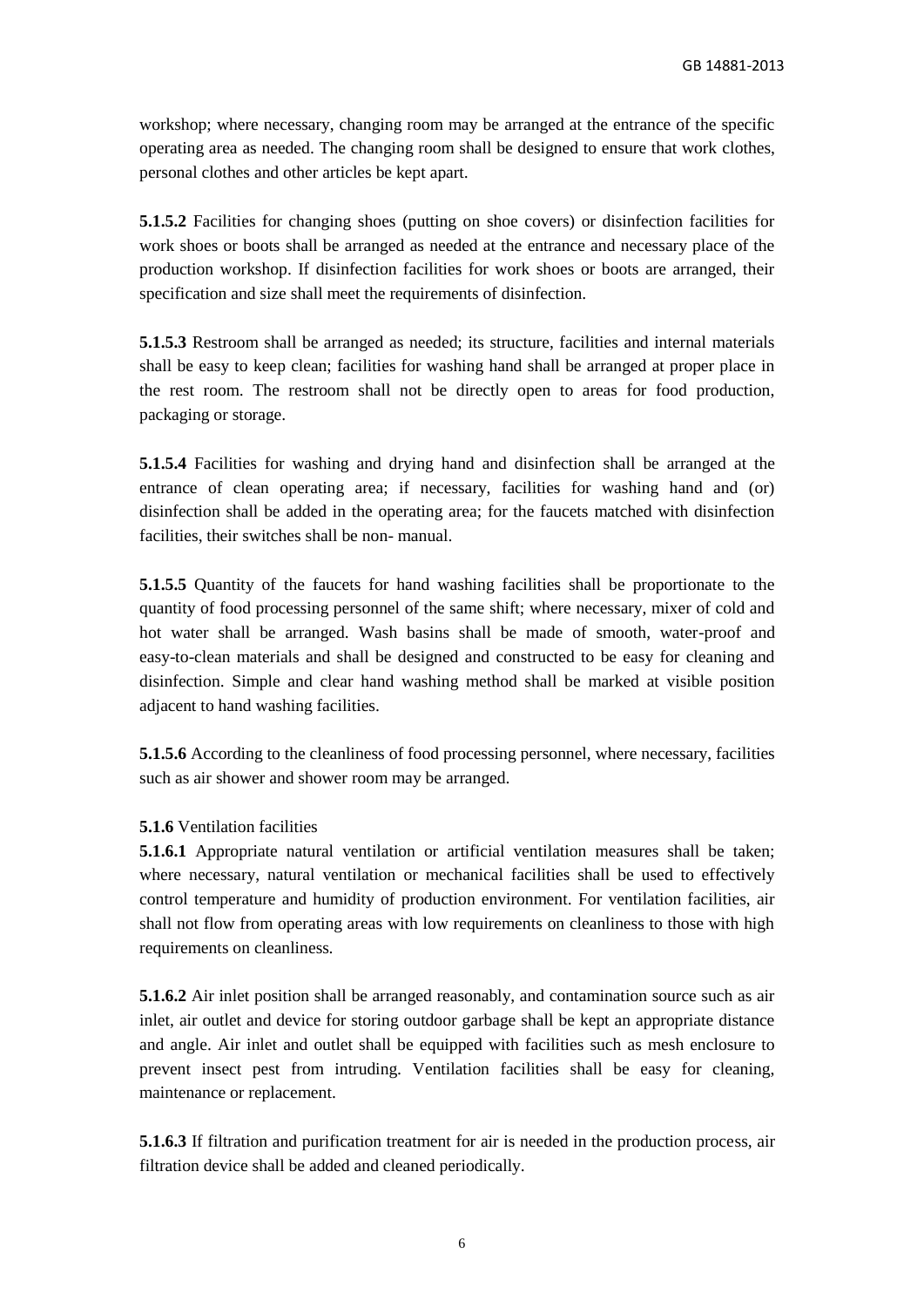**5.1.6.4** According to production requirements, where necessary, de-dusting facilities shall be installed.

## **5.1.7** Lighting facilities

**5.1.7.1** Sufficient natural lighting or artificial lighting shall be provided in the plant; luster and luminance shall meet production and operation requirements; light source shall make it possible that food takes on actual color.

**5.1.7.2** If lighting facilities are needed to be installed above the exposed food and materials, safe lighting facilities shall be adopted or protection measures shall be taken.

## **5.1.8** Storage facilities

**5.1.8.1** Storage facilities corresponding to quantity, storage requirements of products shall be provided.

**5.1.8.2** Warehouse shall be made of nontoxic and solid materials; warehouse ground shall be flat and convenient for ventilation. Warehouse shall be designed to be easy for maintenance and cleaning to prevent insect pest from hiding and shall be provided with device for preventing insect pest from intruding.

**5.1.8.3** Materials, semi-finished products, finished products and packaging materials shall be arranged with different storage sites or placed in different areas according to different properties and shall be marked explicitly to prevent cross contamination. Where necessary, warehouse shall be equipped with control facilities of temperature and humidity.

**5.1.8.4** Storing articles shall be kept a proper distance from wall and ground in order to be conducive to ventilation and articles handling.

**5.1.8.5** Detergent, disinfectant, pesticide, lubricant or fuel shall be packaged safely and marked explicitly and shall be kept apart from materials, semi-finished products, finished products and packaging materials.

**5.1.9** Temperature control facilities

**5.1.9.1** Appropriate heating, cooling and freezing facilities and facilities for monitoring temperature shall be equipped according to the characteristics of food production.

**5.1.9.2** Install devices for room temperature control pursuant to production needs.

## **5.2 Equipment**

- **5.2.1** Production equipment
- **5.2.1.1** General requirements

Production equipment corresponding to productivity shall be provided and arranged in order according to process flow to avoid cross contamination.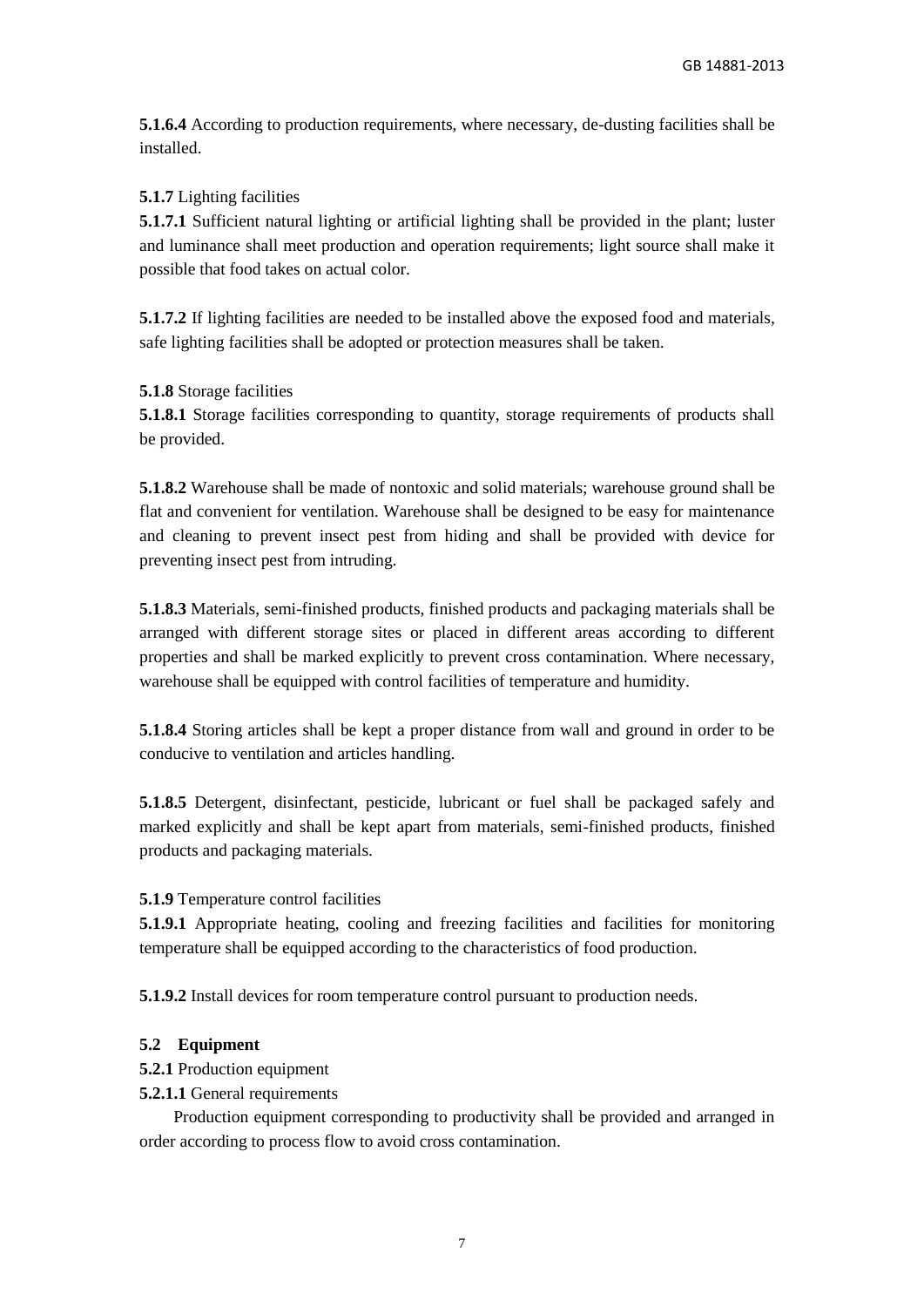## **5.2.1.2** Materials

**5.2.1.2.1** Equipment and instruments contacting with materials, semi-finished products and finished products shall be made of nontoxic, odorless, corrosion-resistant materials difficult for shedding and shall be easy for cleaning and maintenance.

**5.2.1.2.2** Surface of equipment and tools and instruments contacting with food shall be made of smooth, nonabsorbent materials easy for cleaning, care, and disinfection, and will not react with food, detergent and disinfectant under normal production and shall be kept in wholesome condition.

## **5.2.1.3** Design

**5.2.1.3.1** All production equipment shall make it possible in design and structure to avoid parts, metal chip, lubricating oil or other contamination factors being mixed into food and shall be easy for cleaning, disinfection, inspection and maintenance.

**5.2.1.3.2** Equipment shall be fixed on the wall or floor without any gap or sufficient space shall remain between it and ground or wall during the installation to be convenient for cleaning and maintenance.

## **5.2.2** Monitoring equipment

The equipment used for monitoring, controlling and recording such as pressure gauge, thermometer or recorder and shall be calibrated and maintained periodically.

## **5.2.3** Equipment maintenance and repair

Equipment maintenance and repair system shall be established to strengthen the regular maintenance and care of equipment; the equipment shall be inspected periodically and the result shall be recorded timely.

## **6 Hygiene Management**

## **6.1 Hygiene management system**

**6.1.1** Hygiene management system for food processing personnel, food production and corresponding assessment standard shall be established; post responsibilities shall be determined to carry out post responsibility system.

**6.1.2** Monitoring system for critical control points to guarantee food safety shall be established according to the characteristics of the food and hygienic requirements in the production and storage process to be implemented well and inspected periodically. If any problem is found, it shall be timely corrected.

**6.1.3** Hygienic monitoring system for production environment, food processing personnel, equipment and facilities shall be established to determine the range, object and frequency of internal monitoring. The monitoring results shall be recorded and filed, and executive condition and effect shall be inspected periodically so that any problem can be rectified if it's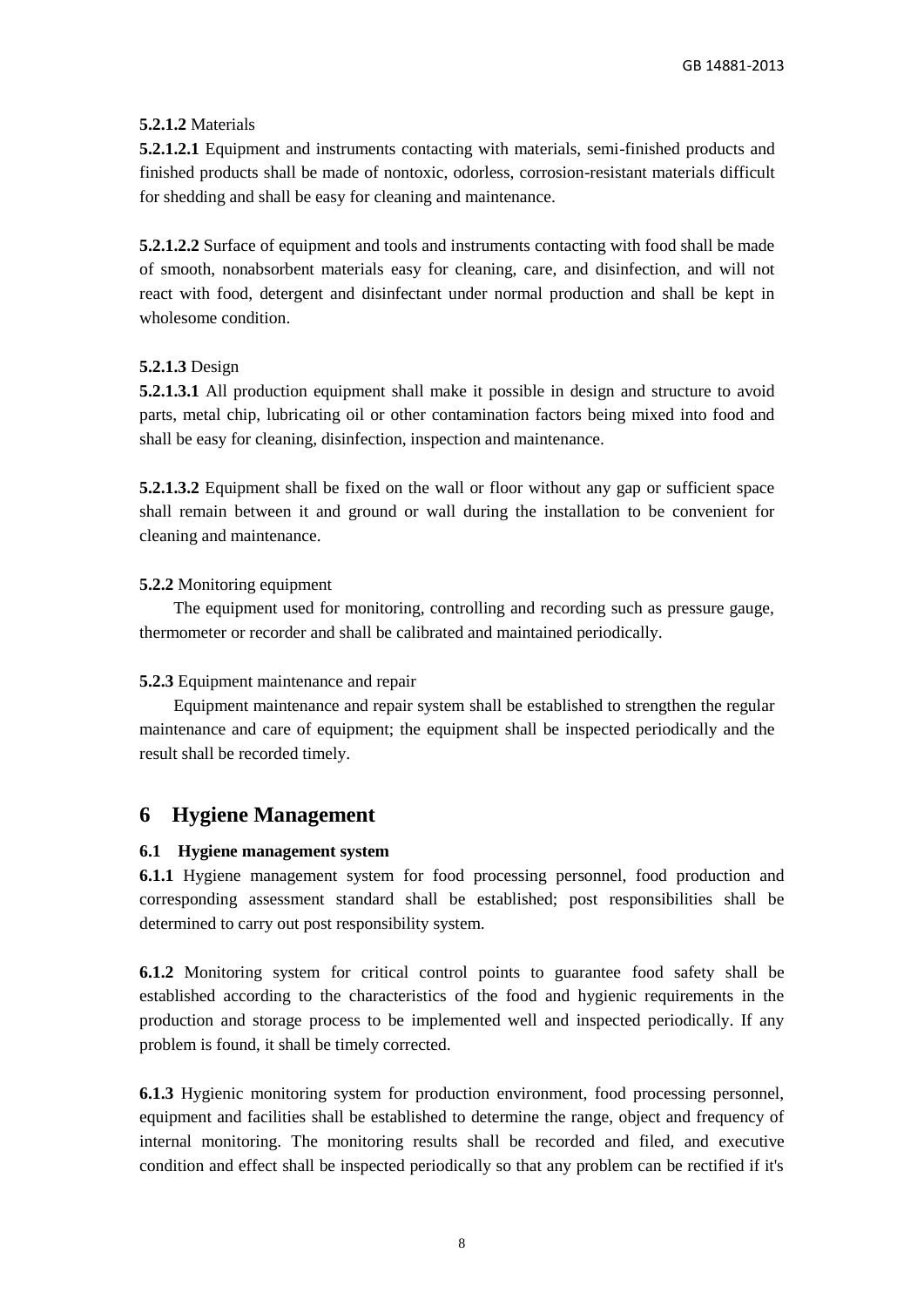found.

**6.1.4** Cleaning and disinfection system and management system for cleaning and disinfection instruments shall be established. Equipment and tools and instruments before and after cleaning and disinfection shall be kept apart and safely kept to avoid cross-contamination.

## **6.2 Hygiene management of plant and facilities**

**6.2.1** Facilities in the plant shall be kept clean and repaired or renewed timely in case of any problem; in case of any damage of plant ground, roof, ceiling and wall, it shall be repaired timely.

**6.2.2** Equipment and tools and instruments for production, packaging and storage, pipeline for production and contact surface of exposed food shall be cleaned and disinfected periodically.

## **6.3 Health management and hygienic requirement for food processing personnel**

**6.3.1** Health management for food processing personnel

**6.3.1.1** Health management system for food processing personnel shall be established and carried out.

**6.3.1.2** Personnel involved in food processing shall undergo an annual physical examination check and obtain a health certificate; they shall accept hygienic training before taking posts.

**6.3.1.3** Food processing personnel who suffer from infectious disease of digestive tract such as dysentery, typhoid, viral hepatitis A and viral hepatitis E, diseases affecting food safety such as active pulmonary tuberculosis and suppurative or exudative dermatosis, or the personnel whose skin injury has not been healed shall be transferred to other posts without affecting food safety.

## **6.3.2** Hygiene requirements of food processing personnel

**6.3.2.1** The personnel shall handle personal hygiene before entering food production site to avoid contaminating food.

**6.3.2.2** The personnel shall wear clean work clothes when entering the operating area, wash hand and disinfect as needed; hair shall be hidden in work cap or restraint by hairnet.

**6.3.2.3** The personnel shall not wear jewelry and watch and shall not make up, dye fingernails and spray perfume; they shall not carry or store personal articles irrelevant to food production.

**6.3.2.4** After going to the rest room, contacting articles which may contaminate food or engaging in other activities irrelevant to food production, they shall wash hand and disinfect before engaging in activities relevant to food production contacting food, tools and instruments or food equipment again.

**6.3.3** Visitors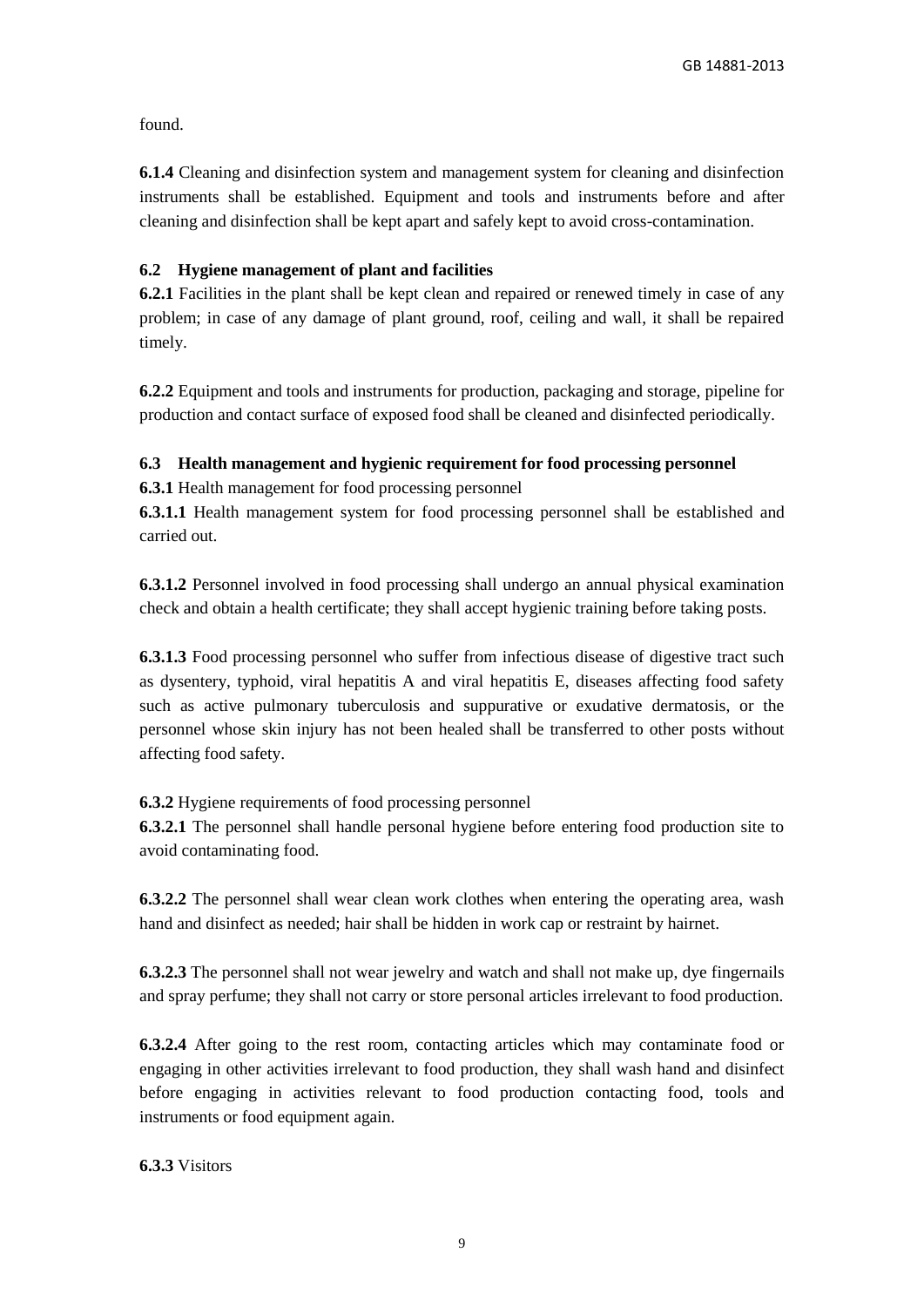Those who are not food processing personnel shall not enter food production site; if they enter the food production site under special circumstances, they shall abide by the same hygienic requirements with food processing personnel.

## **6.4 Insect pest control**

**6.4.1** The building shall be kept in wholesome condition and tidy to prevent insect attack from intruding and breeding.

**6.4.2** Insect pest control measures shall be prepared and carried out for periodical inspection. Effective measures such as yarn curtain, gauze, rat guard, fly prevention lamp or wind screen shall be taken in production workshop and warehouse to prevent rodent or insects from intruding. If trail of insects or rodent is found, its source shall be traced to eliminate hidden danger.

**6.4.3** A map of insect pest control shall be exactly drawn to mark the positions of mousetrap, glue board, fly-killing lamp, outdoor bait and killing device of biochemical pheromone.

**6.4.4** Pest control shall be carried out periodically in the plant.

**6.4.5** During the treatment by physical, chemical or biological agent, food safety and the proper food quality shall not be affected and food contact surface, equipment, tools and instruments and packaging material shall not be contaminated. Pest control shall be recorded correspondingly.

**6.4.6** Before using various kinds of pesticides or other drugs, preventive measures shall be taken to avoid contamination on persons, food, equipment and tools; in case of contamination carelessly, contaminated equipment or tools shall be cleaned thoroughly in time to eliminate contamination.

## **6.5 Waste disposal**

**6.5.1** System for waste storage and elimination shall be prepared; for waste with special requirements, its disposal shall meet the relevant requirements. Waste shall be eliminated periodically; corruptible waste shall be eliminated as soon as possible; where necessary, waste shall be eliminated timely.

**6.5.2** Waste location outside the workshop shall be isolated from food processing site to prevent contamination; smelly or harmful, toxic gas shall be prevented from escaping; insect pest shall be prevented from breeding.

## **6.6 Work clothes management**

**6.6.1** The personnel shall wear work clothes while entering the operating areas.

**6.6.2** Specialized clothes such as coats, pants, shoes, caps and hairnet shall be equipped according to the food characteristics and the requirements of production process; where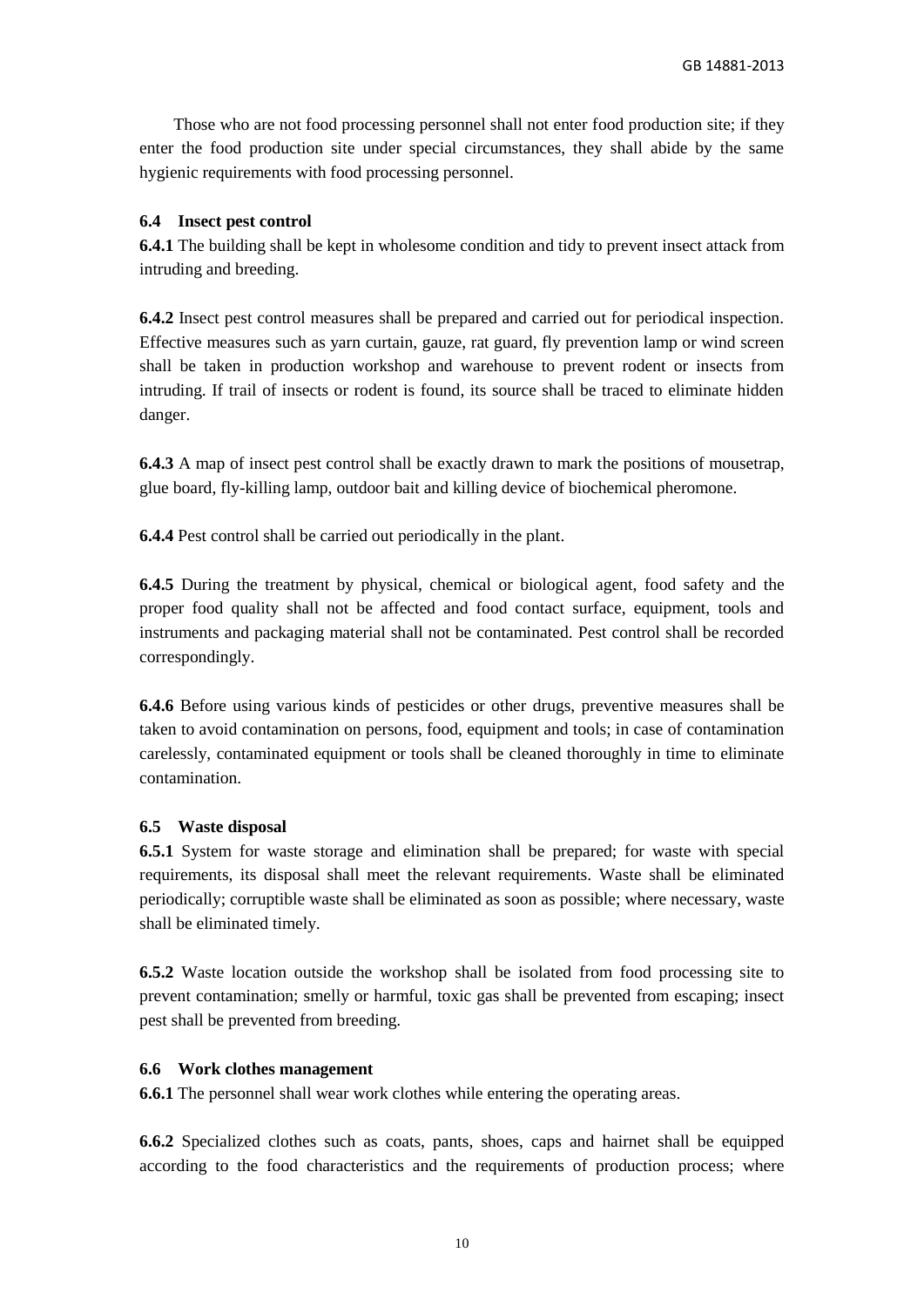necessary, mask, apron, sleeve or glove may be equipped.

**6.6.3** Cleaning system for work clothes shall be prepared, where necessary, work clothes shall be replaced timely; during the production, work clothes shall be kept clean and in wholesome condition.

**6.6.4** Work clothes shall be designed and made to adapt to the requirements of different operating areas to reduce the risk of cross contamination; position of work clothes pocket and connection fastening shall be reasonably selected to reduce the contamination risk caused by content or fastening dropping.

## **7 Food Material, Food Additives and Products Relevant to Food**

## **7.1 General requirements**

Purchasing, acceptance, transportation and storage management system for food material, food additives and products relevant to food shall be established to ensure that the food materials, food additives and products relevant to food meet the relevant national requirements. Any substance which may damage human health and life safety shall not be added to food.

## **7.2 Food material**

**7.2.1** License and certificate of the Supplier for the purchased food materials shall be checked; food materials without certificate shall be inspected according to food safety standard.

**7.2.2** Food materials can't be used until they pass the acceptance. Food materials without passing the acceptance shall be kept apart from the materials in designated areas and marked obviously and shall be returned and replaced timely.

**7.2.3** Sensory inspection should be conducted before processing and where necessary, laboratory inspection shall be conducted; once the item indexes involving food safety are found to be abnormal, the food materials shall not be used and only the verified applicable ones shall be used.

**7.2.4** During transportation and storage, the food materials shall be kept away from direct sunlight and shall be equipped with rainproof and dust-proof facilities; according to the characteristics and hygiene requirements of food materials, they shall also be provided with facilities for insulation, cold storage and fresh keeping.

**7.2.5** Transportation tools and vessels of food materials shall be kept clean and be maintained in good condition and be disinfected where necessary. The food materials shall not be shipped together with toxic and harmful substance to avoid contamination on food materials.

**7.2.6** For warehouse of food materials, management system shall be established and it shall be managed by specific personnel who are responsible for periodically inspecting the quality and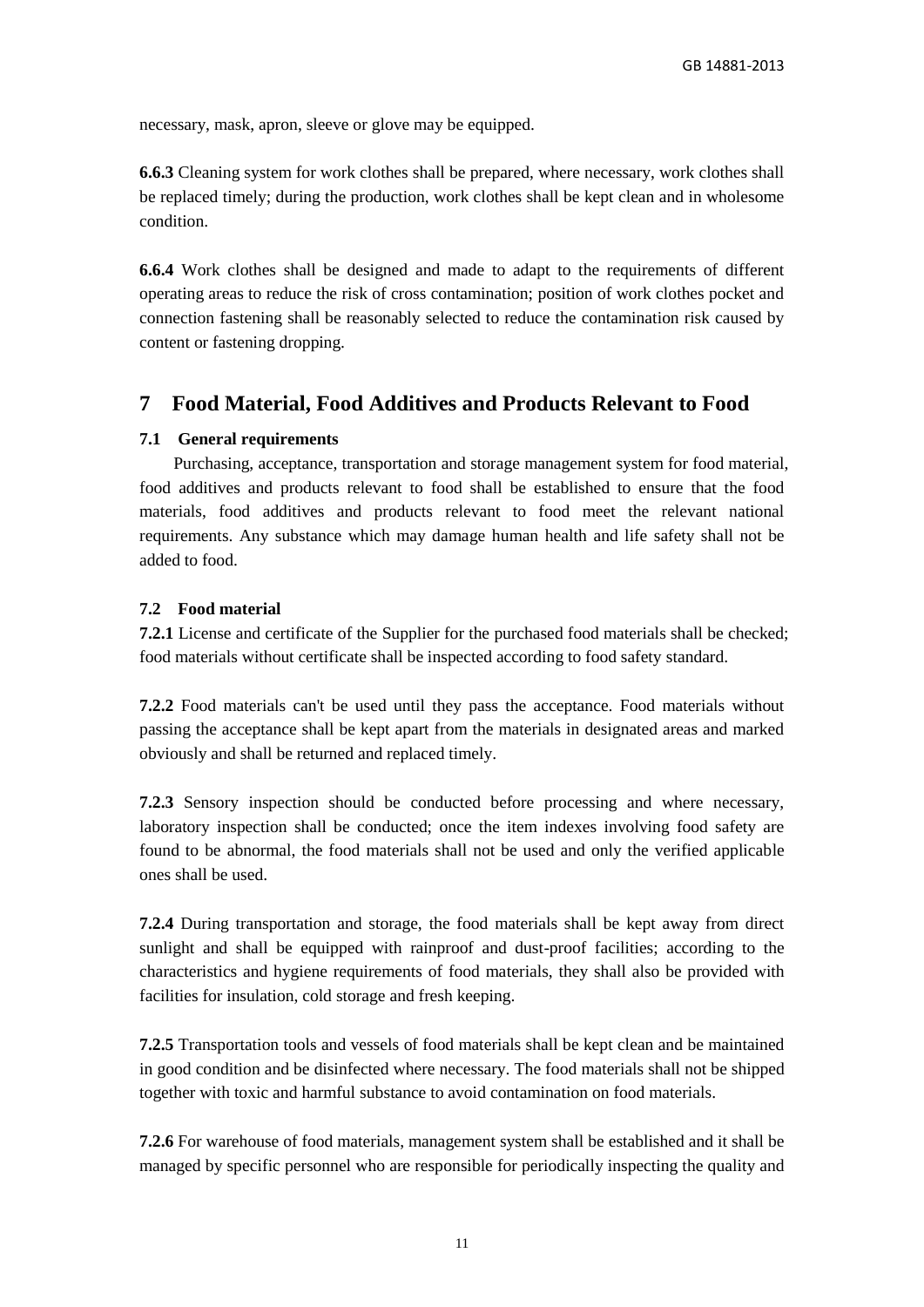hygienic condition and timely cleaning bad food materials or those exceeding quality guarantee period. The distribution order of warehouse shall comply with the principle of "first in first out"; where necessary, it shall be determined according to the characteristic of different food materials.

## **7.3 Food additives**

**7.3.1** License of the Supplier and certificate of products shall be inspected where food additives are purchased. The food additives can't be used until they pass the acceptance.

**7.3.2** The transportation tools and containers of food additives shall be kept clean and be maintained in good condition and shall be provided with necessary protection to avoid contamination on the food additives.

**7.3.3** Storage of food additives shall be managed by specific personnel who are responsible for periodically inspecting the quality and hygienic condition and timely cleaning the bad food materials or those exceeding quality guarantee period. The distribution order of warehouse shall comply with the principle of "first in first out"; where necessary, it shall be determined according to the characteristic of food additives.

## **7.4 Products relevant to food**

**7.4.1** Products relevant to food such as purchased food packaging materials, containers, detergent and disinfectant shall be inspected for certificate; those which are carried out with license management shall also be inspected for the license of the Supplier and those such as food packaging materials can't be used until they pass the acceptance.

**7.4.2** The transportation means and vessels of products relevant to food shall be kept clean and be maintained in good condition and shall be provided with necessary protection to avoid contamination on food materials and-cross contamination.

**7.4.3** Storage of relevant products relevant to food shall be managed by specific personnel who are responsible for periodically inspecting the quality and hygienic condition and timely cleaning the bad food materials or those exceeding quality guarantee period. The distribution order of warehouse shall comply with the principle of "first in first out".

## **7.5 Other**

For packaging or containers of food materials, food additives and packaging materials directly contacting food, their materials shall be stable, nontoxic, harmless, and difficult to be contaminated and meet hygienic requirements.

Food materials, food additives and food packaging materials shall be provided with a certain buffer or cleaning measures for external packaging to reduce the contamination risk.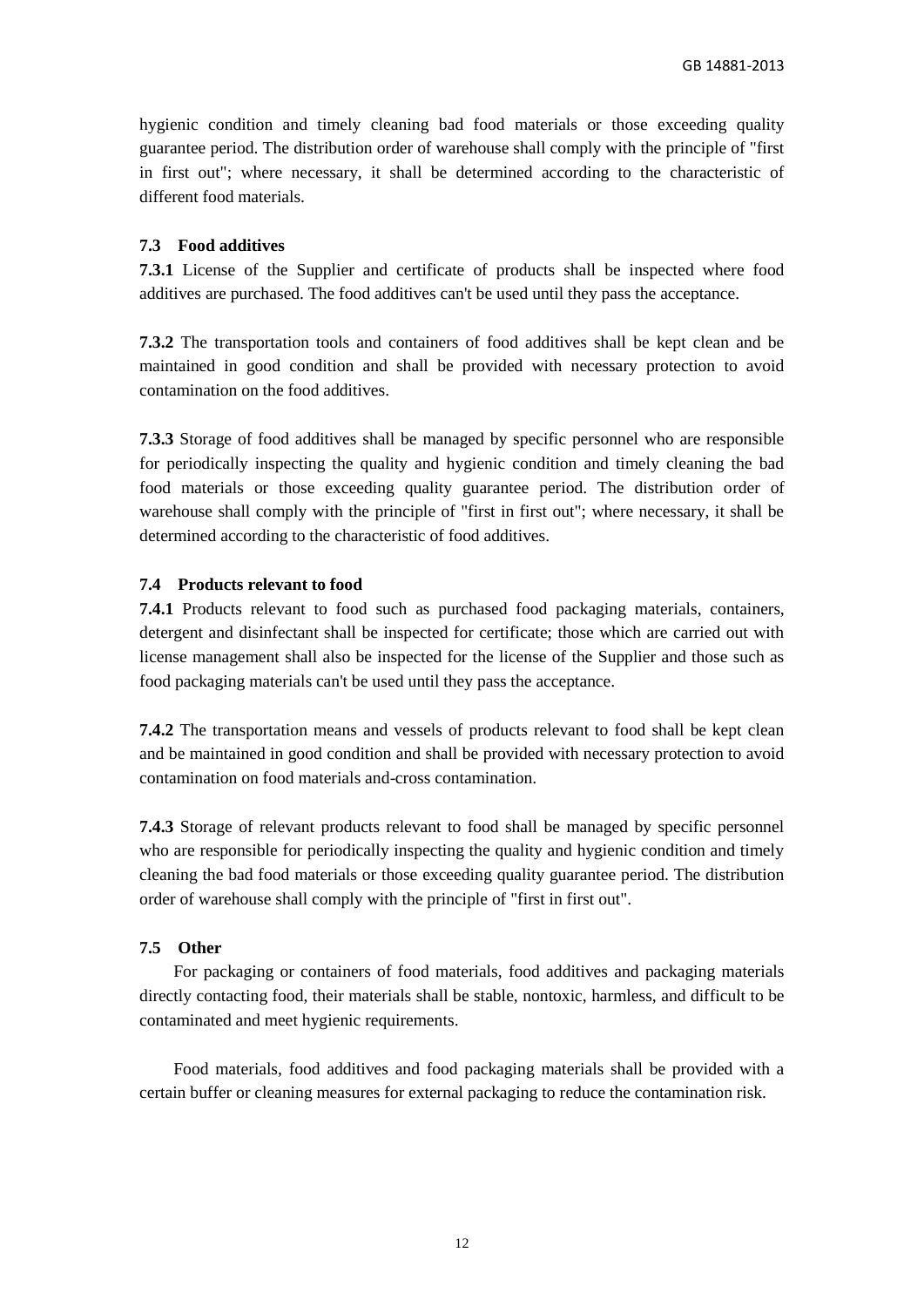## **8 Food Safety Control in Production Process**

## **8.1 Contamination risk control of product**

**8.1.1** Hazard analysis method shall be used to define the key link of food safety during production process and control measures for the key link of food safety shall be taken. In the area of the key link, relevant documents such as list of ingredients (feeding) and post specifications shall be prepared to implement control measures.

**8.1.2** Hazard Analysis and Critical Control Point system is encouraged to be adopted for the food safety control during production process.

## **8.2 Control of biological contamination**

## **8.2.1** Cleaning and disinfection

**8.2.1.1** According to the characteristics of material, product, and process, it is required that an effective cleaning and disinfection system is developed for production equipment and environment to reduce the risk of microbial contamination.

**8.2.1.2** Cleaning and disinfection system shall include: cleaning and disinfection area and name of equipment or instruments; responsibilities of cleaning and disinfection work; detergent and disinfectant; cleaning and disinfection method and frequency; verification of cleaning and disinfection effect and treatment for those failing to meet the requirements; cleaning and disinfection work and monitoring record.

**8.2.1.3** The cleaning and disinfection system shall be guaranteed to be implemented and recorded faithfully; the disinfection effect shall be timely verified and it shall be corrected timely in case of any problem.

## **8.2.2** Microbial monitoring of food processing

**8.2.2.1** The critical control point is determined according to the product characteristics to carry out microbial monitoring; where necessary, the microbial monitoring procedure of food processing shall be established, including microbial monitoring of production environment and process product.

**8.2.2.2** The microbial monitoring procedure of food processing shall include: microbial monitoring indexes, sampling points, monitoring frequency, sampling and inspection method, evaluation principles and rectification measures. The specific items may be developed by reference to the requirements of Appendix A in combination with production process and product characteristics.

8.2.2.3 The microbial monitoring shall include pathogenic bacteria monitoring and indicator bacteria monitoring, and the microbial monitoring result of food processing shall be able to reflect the control level of microbial contamination during food processing.

## **8.3 Control of chemical contamination**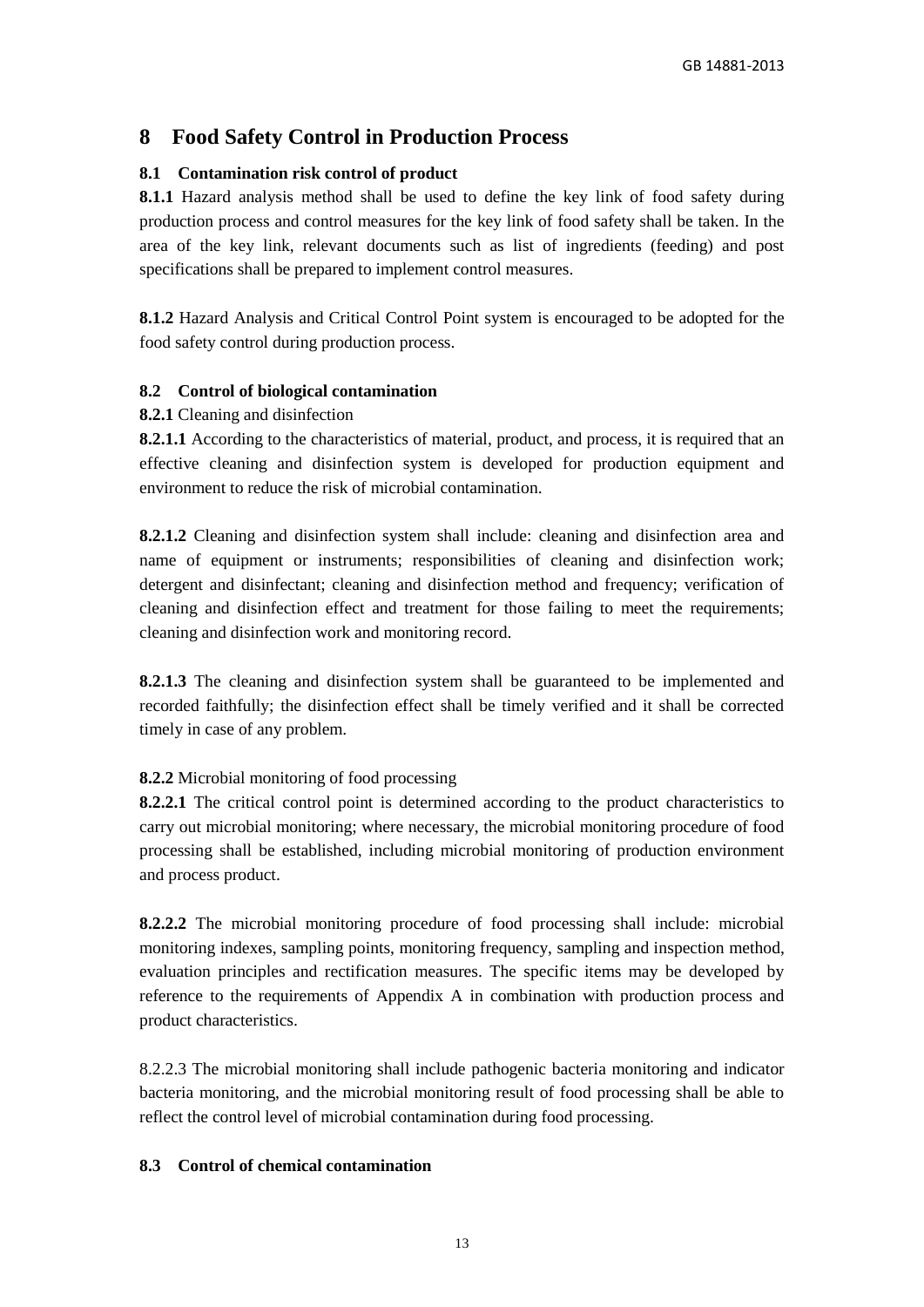**8.3.1** The management system to avoid chemical contamination shall be established; the possible contamination source and contamination way shall be analyzed and the proper control plan and control procedure shall be developed.

**8.3.2** Use system of food additives and processing aids for food industry shall be established and the food additives shall be used according to the requirements of "GB 2760".

**8.3.3** Any non-edible chemical composition except food additives and other substances which may hazard human health shall not be added during food processing.

**8.3.4** On the production equipment, if the movable components which may directly or indirectly contact food need lubrication, the edible oil or other oil meeting requirements of food safety shall be adopted.

**8.3.5** The use system of chemicals such as detergent and disinfectant is established. Except for the cleaning and disinfection requirement and process demand, the chemicals which may contaminate food shall not be used and stored in the production site.

**8.3.6** All food additives, detergents and disinfectants shall be preserved in proper container and shall be stored with obvious mark and in classes; during the receiving, they shall be exactly measured and recorded.

**8.3.7** Hazardous substances resulting from food production must be monitored and effective measures must be encouraged and taken to reduce risk.

## **8.4 Control of physical contamination**

8.4.1 The management system to avoid contamination of foreign matters shall be established; the possible contamination source and contamination way shall be analyzed and the corresponding control plan and control procedure shall be developed.

**8.4.2** The measures such as equipment maintenance, hygiene management, site management, outsider management and processing supervision shall be taken to reduce the contamination risk of foreign matters such as glass, metal and plastic cement in maximum extent.

**8.4.3** Effective measures such as arrangement of screen mesh, collector, magnet and metal checker shall be taken to reduce the risk of metal or other foreign matters to contaminate food.

**8.4.4** During site repair, maintenance and construction, the proper measures shall be taken to avoid foreign matters, unpleasant smell and chips to contaminate food.

## **8.5 Packaging**

**8.5.1** The food packaging shall be able to protect the food safety and quality in maximum extent under normal storage, transportation and marketing (wholesale and retail) conditions.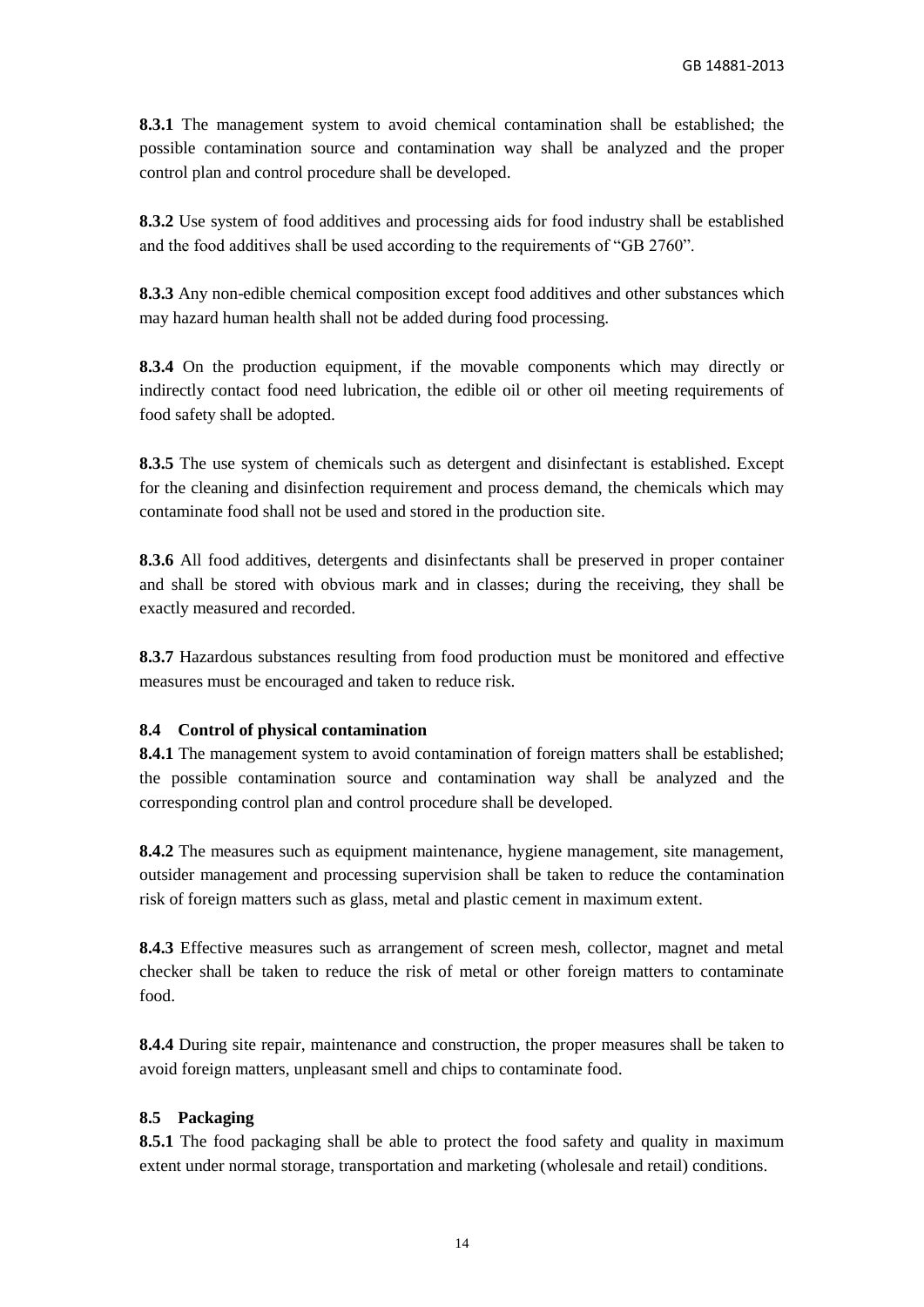**8.5.2** Identification shall be checked to avoid misusage where the packaging material is used; and the use condition of packaging material shall be recorded truthfully.

## **9 Inspection**

**9.1** The inspection shall be carried out for material and product through self-inspection or by the consignable food inspection institution with corresponding qualification and the recording system for delivery inspection of food is established.

**9.2** For self-inspection, the corresponding inspection room and inspection capability to inspection items shall be provided with; the inspection is carried out by the inspection personnel with corresponding qualification according to required inspection method; the inspection instruments and equipment shall be inspected periodically;

**9.3** The inspection room shall be provided with sound management system to properly preserve the original record and inspection report of each inspection. Products sampling system shall be established to timely keep sample.

**9.4** Comprehensive consideration shall be taken for factors such as product characteristics, process characteristics, and material control condition to reasonably determine inspection items and frequency so as to effectively verify control measures during production process. The inspection frequency of net content, sensory requirements and other inspection items easy to change due to effect of production process shall be greater than that of other inspection items.

**9.5** For the same variety of product with different packaging, inspection items free from effect of packaging specification and packaging type may be inspected together.

## **10 Storage and Transportation of Food**

**10.1** Proper storage and transportation conditions are selected according to requirements of food characteristics and hygiene; where necessary, the facilities shall be equipped for insulation, cold storage and fresh keeping. The food shall not be stored and transported together with toxic, harmful or smelly articles.

**10.2** Suitable storage system shall be established and carried out and in case of any abnormality, it shall be timely treated.

**10.3** The containers, tools and instruments and equipment to store, transport and load and unload the food shall be safe, harmless and clean to reduce the risk of food contamination.

**10.4** During the storage and transportation, the direct sunlight, rain, notable temperature and humidity change and violent impact shall be avoided to prevent the adverse effect on food.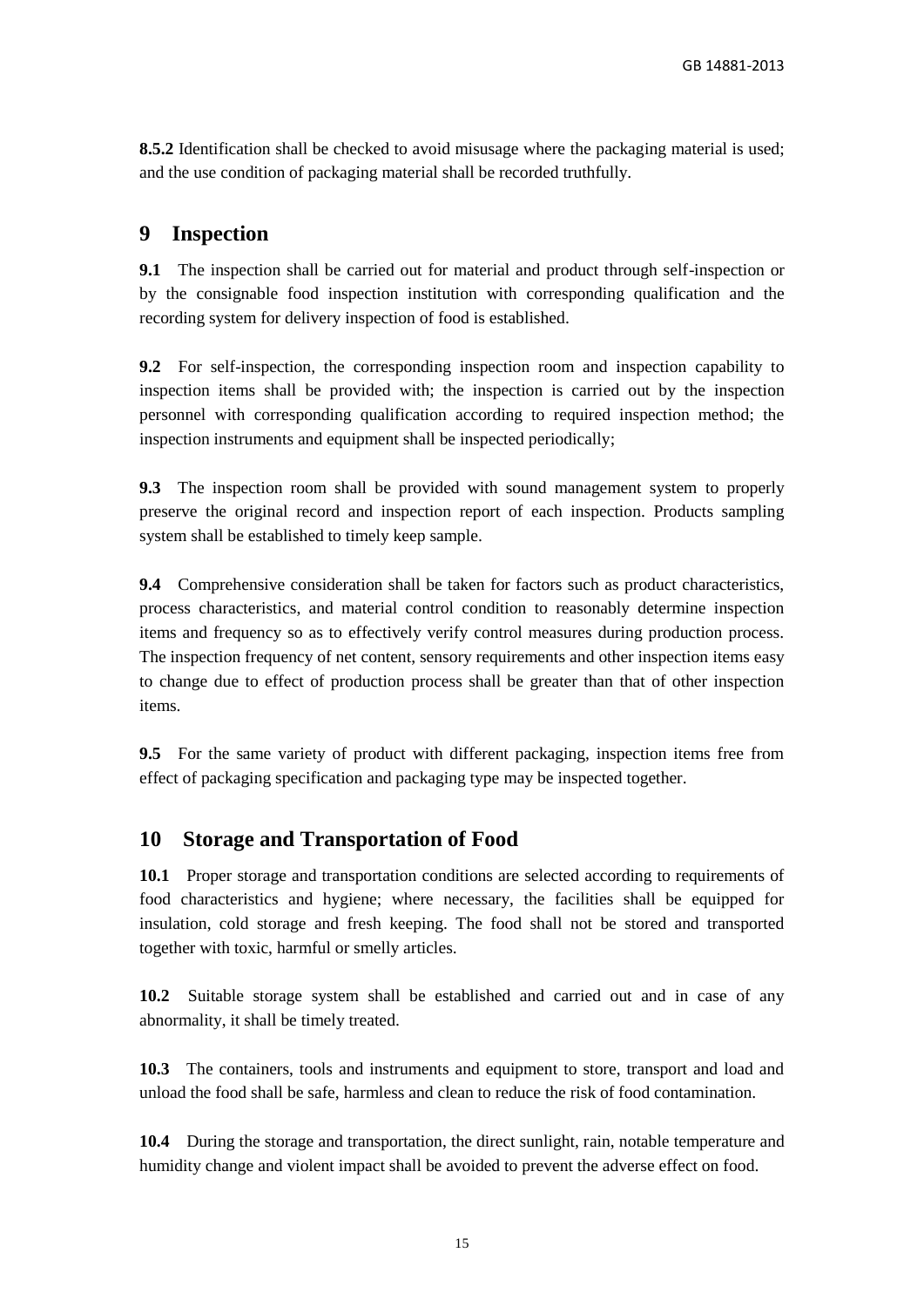## **11 Product Recall Management**

**11.1** The product recall system shall be developed according to the relevant national regulations.

**11.2** Where the produced food is unconformable with the food safety standard or other inedible conditions are found, the production shall be stopped immediately and the food already sold in market shall be recalled; the relevant production operators and consumers shall be notified and the recall and notification condition shall be recorded.

**11.3** The recalled food shall be safely disposed or be destroyed to avoid them flowing into the market again. For food that is recalled due erroneous labeling, identification, or directions for use that is not in conformity with food safety standards, corrective measures shall be taken to guarantee the safety of the product, and explain the situation to consumers once the product is re-launched for sale.

**11.4** Production batch shall be reasonably divided and recorded and identification shall be carried out such as product batch No. to be convenient for product traceability.

## **12 Training**

**12.1** Training system for relevant post of food production shall be established and the corresponding training about food safety knowledge shall be carried out for food processing personnel and practitioners of relevant post.

**12.2** The awareness and responsibility of the practitioner to comply with relevant laws, regulations and standards of food safety and implement management system of food safety shall be promoted and the corresponding knowledge level shall be improved through the training.

**12.3** The annual training plan of food safety shall be developed and implemented according to the actual demand of different posts of food production and the assessment is carried out; the training record is made.

**12.4** Where the relevant laws, regulations and standards of food safety is updated, the training shall be timely developed.

**12.5** The training plan shall be examined and revised periodically and the training effect is evaluated; and the routine inspection is carried out to ensure the effective implementation of training plan.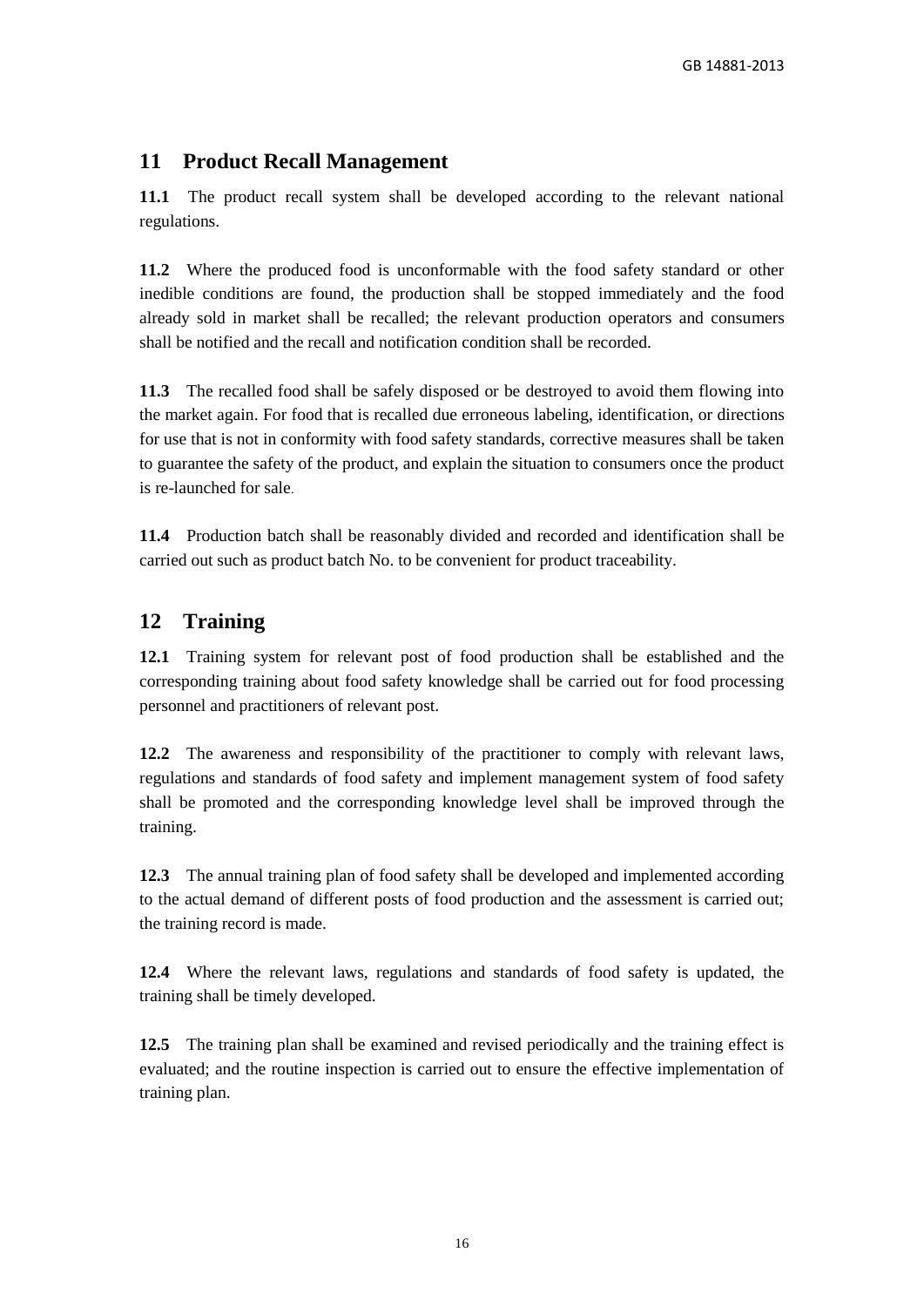## **13 Management System and Personnel**

**13.1** The professional technical personnel and management personnel of food safety shall be allocated and the management system to guarantee food safety shall be established.

**13.2** The management system of food safety shall be corresponding to the production scale, process level and variety characteristics of food and shall be continuously improved according to actual production and implementation experience.

**13.3** The management personnel shall know about the basic principles and operation specifications of food safety and shall be able to judge the potential risks and take suitable preventive and corrective measures to ensure the effective management.

## **14 Record and Document Management**

## **14.1 Record management**

**14.1.1** The recording system shall be established to record links of food production such as purchasing, processing, storage, inspection and marketing (sales) in detail. The record contents shall be complete and true to ensure that all links from material purchasing to production, to marketing of the product may be traced effectively.

**14.1.1.1** The contents such as name, specification, quantity, Supplier's name and contact and purchase date of products relevant to food such as food materials, food additives and food packaging materials shall be recorded truthfully.

**14.1.1.2** The contents such as food processing (including process parameter and environmental monitoring), storage condition of food and inspection batch No., inspection date, inspection personnel, inspection method and inspection result of the product shall be recorded truthfully.

**14.1.1.3** The contents such as name, specification, quantity, production date, production batch No., Purchaser's name and contact, quality certificate and marketing (sales) date of delivery product shall be recorded truthfully.

14.1.1.4 The contents such as name, batch, specification, quantity, recall reason and subsequent rectification program of recalled food shall be recorded truthfully.

**14.1.2** The purchasing inspection record of products relevant to food such as food materials, food additives and food packaging materials and delivery inspection record of food shall be rechecked and signed by the record personnel and examiner; the record contents shall be complete. The preservation period shall not be less than 2 years.

**14.1.3** The customer complaint handling mechanism shall be established. As for the written or verbal advice and complaint proposed by customers, the related management departments of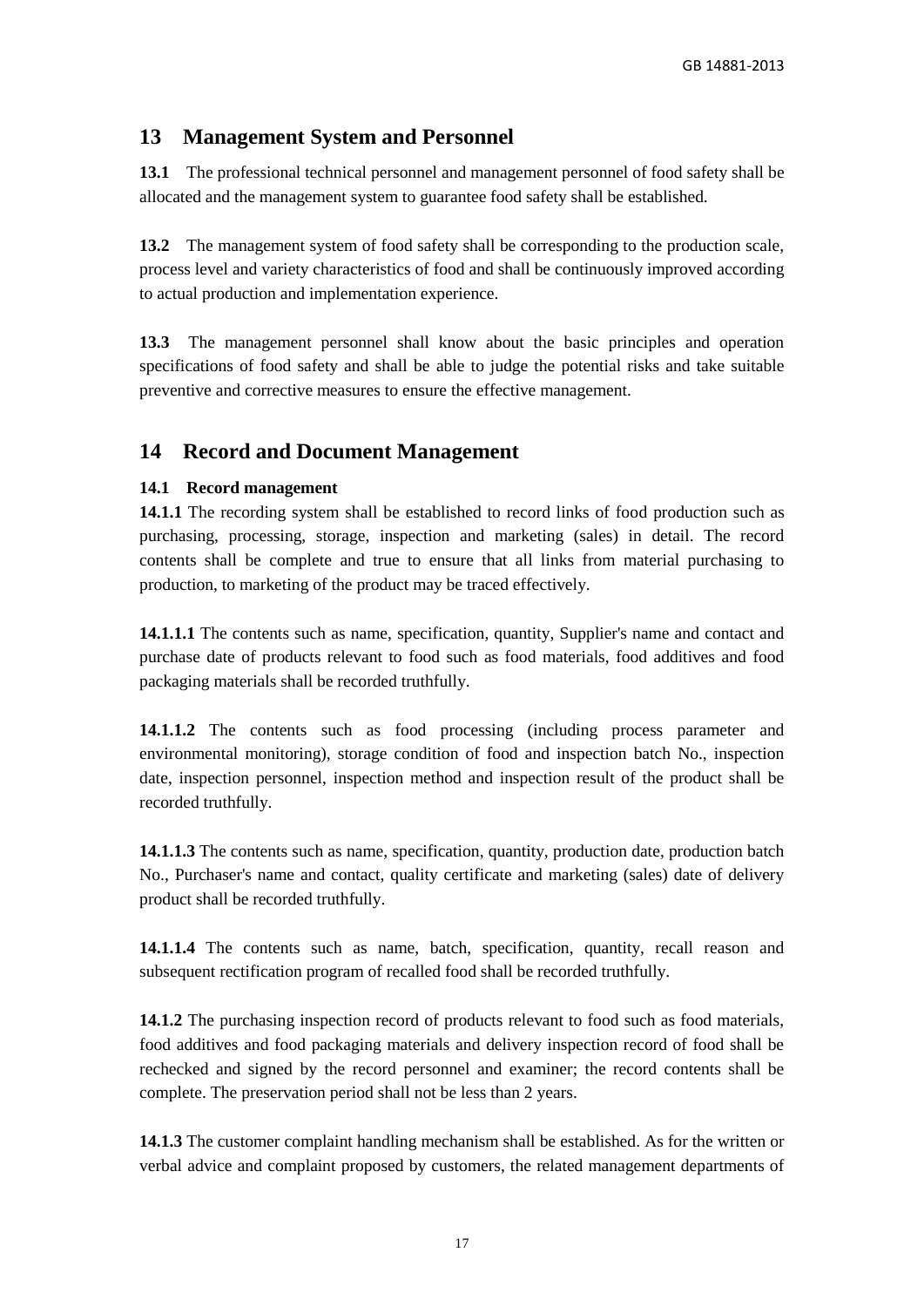the enterprise shall make records, find out the reasons and handle them carefully.

**14.2** The management system of document shall be established to effectively manage documents so as to ensure that documents at each relevant location are valid.

**14.3** The advanced technology and means (such as information system of electronic computer) are encouraged to be adopted to carry out record and document management.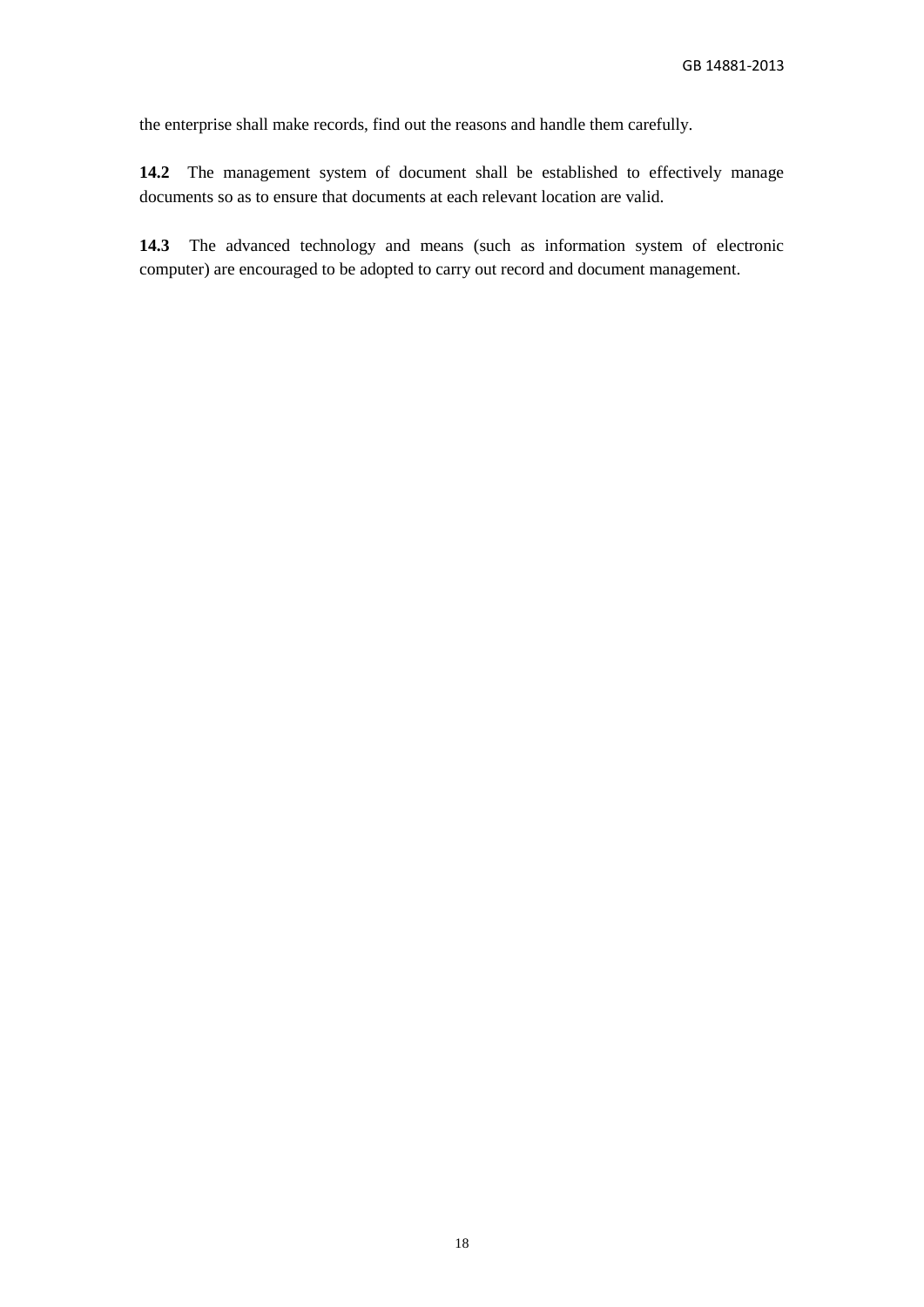GB 14881-2013

## **Appendix A**

## **Microbial Monitoring Procedure Guide of Food Processing**

Note: this appendix gives key points which shall be considered where the environmental microbial monitoring procedure in food processing is developed, and they may be referred to in actual production according to factors such as product characteristics and technical level of production process.

**A.1** The microbial monitoring during food processing is important means to ensure the food safety and the tool to verify or evaluate effectiveness of target microorganism control procedure and to ensure the continuous improvement of whole food quality and safety system.

**A.2** This appendix proposes the key points which shall be considered where the microbial monitoring procedure of food processing is developed.

**A.3** The microbial monitoring of food processing mainly includes the environmental microbial monitoring and microbial monitoring of process product. The environmental microbial monitoring is mainly used to judge the hygiene control condition of processing and find out the potential contamination source. Generally, the environmental monitoring objects include food contact surface, adjacent contact surface to food or food contact surface and environmental air. The microbial monitoring of process product is mainly used to evaluate the hygiene control capacity of processing and hygienic condition of product.

**A.4** The microbial monitoring of food processing covers microbiology evaluation and evaluation of cleaning and disinfection effect and microorganism control effect of each link during processing. During development, the following contents shall be considered:

a) The microbial monitoring of processing shall include the microbial monitoring indexes, sampling points, monitoring frequency, sampling and inspection method, evaluation principles and treatment for non-conformance condition.

b) The microbial monitoring indexes of processing shall take the indicator microorganism (such as aerobic bacteria count, coliform bacteria, yeast or other indicator bacteria) which is able to evaluate the hygienic condition of processing environment and process control capacity as priority. Where necessary, the pathogenic bacteria may also be adopted as the monitor index.

c) The microbial monitoring sampling points of processing: sampling points of environmental monitoring shall be places which are contaminated due to the possible existence or entrance of microorganism. The sampling points may be determined according to the relevant literature information, experience or accumulated historical data. The sampling points of process product monitoring plan shall cover all process products whose microorganism level may change and may affect the product safety and (or) food quality in

19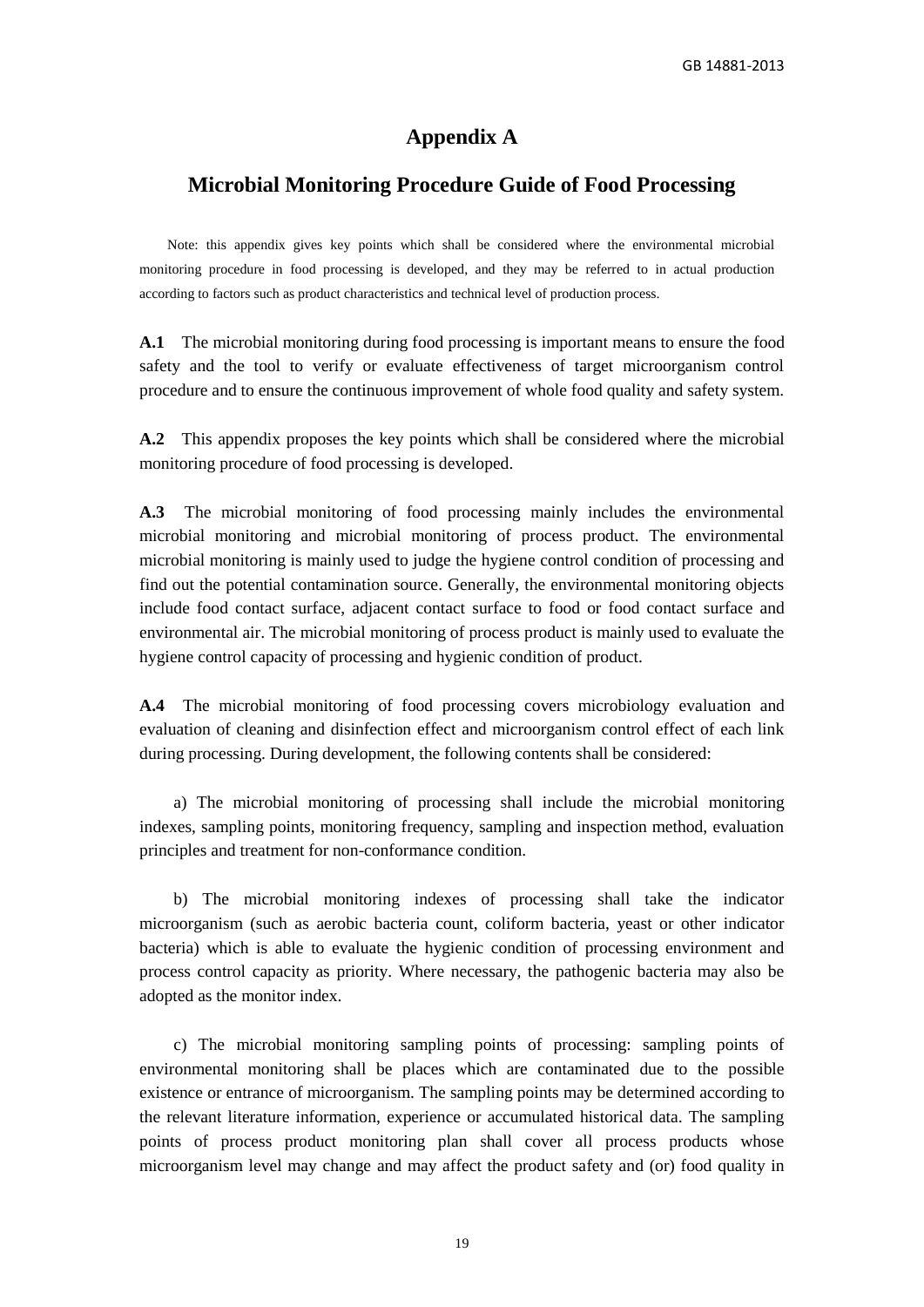the whole processing link, for example, the one behind the key control point controlled by microorganism. The specific contents may refer to examples detailed in Table A.1.

d) The microbial monitoring frequency of processing: monitoring frequency shall be developed based on the possible risk of contamination. The reasonable monitoring frequency may be determined according to the relevant literature information, relevant experience and professional knowledge or accumulated historical data. The specific contents may refer to examples detailed in Table A.1. The microbial monitoring of processing shall be dynamic, adjusted according to the data change and contamination risk of processing and periodically evaluated. For example, where the indicator microorganism monitoring result is on the high side, the pathogenic bacteria is found in final product, after the significant maintenance construction activities are completed, or downtrend appears for hygienic condition, the sampling points and monitoring frequency are needed to be increased; where the monitoring result meets the requirements all the time, the sampling points or the monitoring frequency may be properly reduced.

e) The sampling and inspection method: generally, coating sampling is the primary of environmental monitoring and the direct sampling is adopted for process product monitoring. The selection of inspection method shall be based on the monitor index.

f) The evaluation principles: the judgment shall be carried out according to the certain monitor index limit and the limit may be determined based on the microorganism control effect and its influence on the product quality and food safety.

g) The treatment requirements for inconformity condition of microbial monitoring: the monitoring result of each monitoring point shall meet the monitor index limit and remain stable; where the slight inconformity appears, measures such as increasing sampling frequency may be adopted to strengthen monitoring; where the severe inconformity appears, correction shall be carried out immediately and the reason leading to problem shall be found out at the same time to determine whether the corresponding corrective measures are taken for microorganism control procedure.